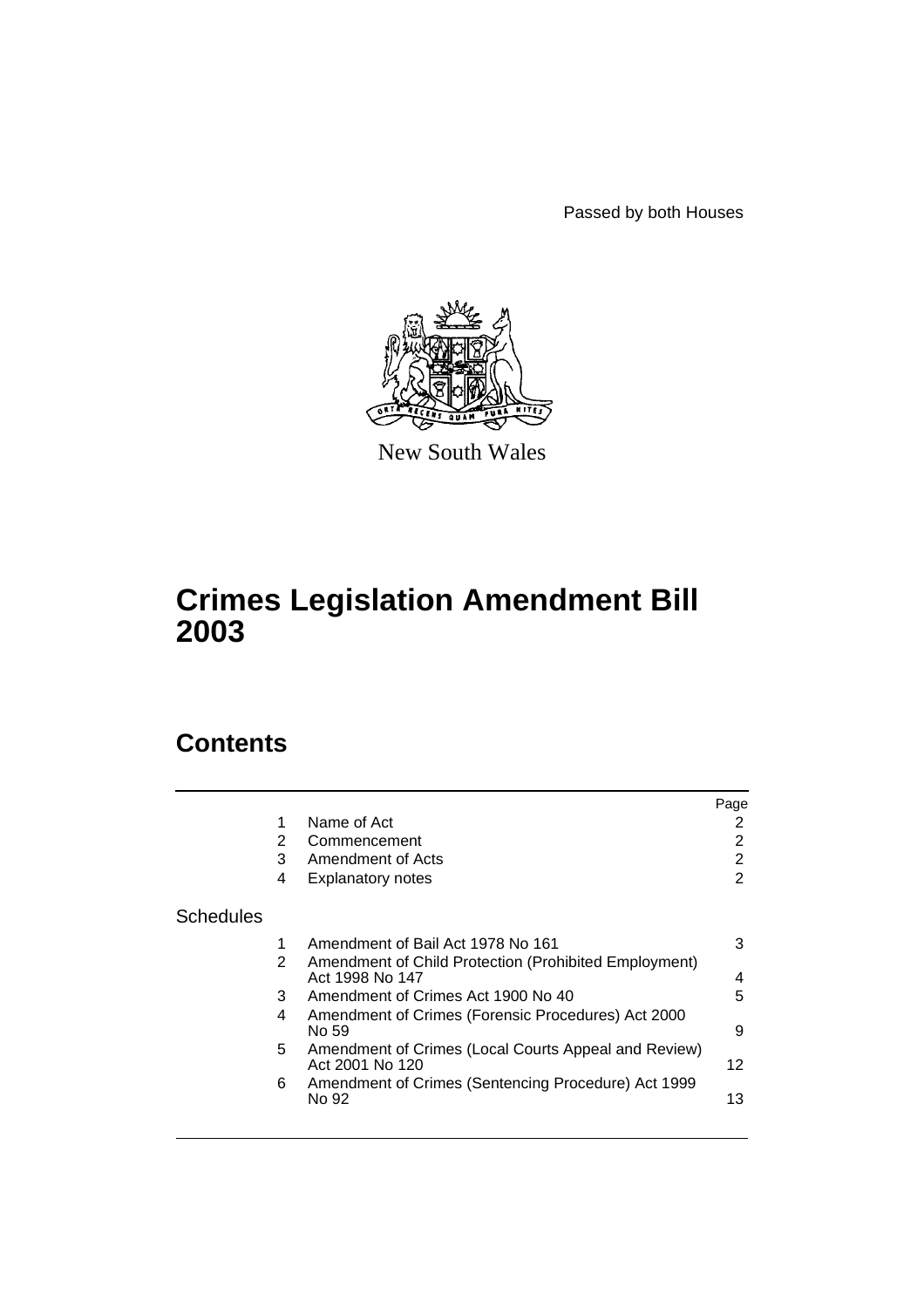**Contents** 

|    |                                                                               | Page |
|----|-------------------------------------------------------------------------------|------|
| 7  | Amendment of Criminal Appeal Act 1912 No 16                                   | 17   |
| 8  | Amendment of Criminal Procedure Act 1986 No 209                               | 18   |
| 9  | Amendment of Drug Court Act 1998 No 150                                       | 21   |
| 10 | Amendment of Evidence (Children) Act 1997 No 143                              | 29   |
| 11 | Amendment of Law Enforcement (Powers and<br>Responsibilities) Act 2002 No 103 | 31   |
| 12 | Amendment of Mental Health Act 1990 No 9                                      | 32   |
| 13 | Amendment of Mental Health (Criminal Procedure)<br>Act 1990 No 10             | 33   |
| 14 | Amendment of Police Powers (Internally Concealed Drugs)<br>Act 2001 No 31     | 35   |
| 15 | Amendment of Summary Offences Act 1988 No 25                                  | 36   |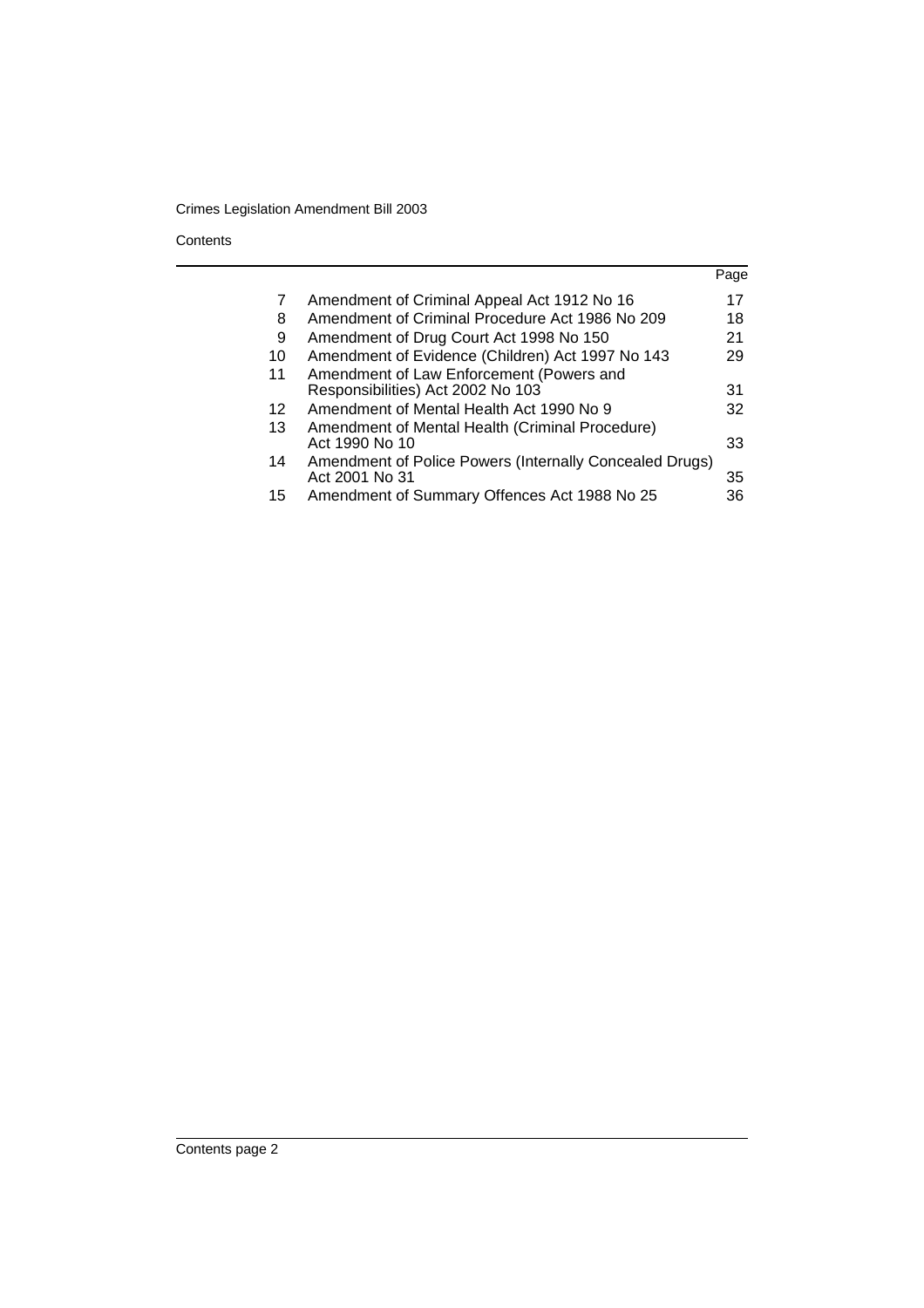*I certify that this PUBLIC BILL, which originated in the LEGISLATIVE COUNCIL, has finally passed the LEGISLATIVE COUNCIL and the LEGISLATIVE ASSEMBLY of NEW SOUTH WALES.*

*Legislative Council 2003* *Clerk of the Parliaments*



New South Wales

# **Crimes Legislation Amendment Bill 2003**

Act No , 2003

An Act to amend certain Acts with respect to criminal offences and proceedings for criminal offences; and for other purposes.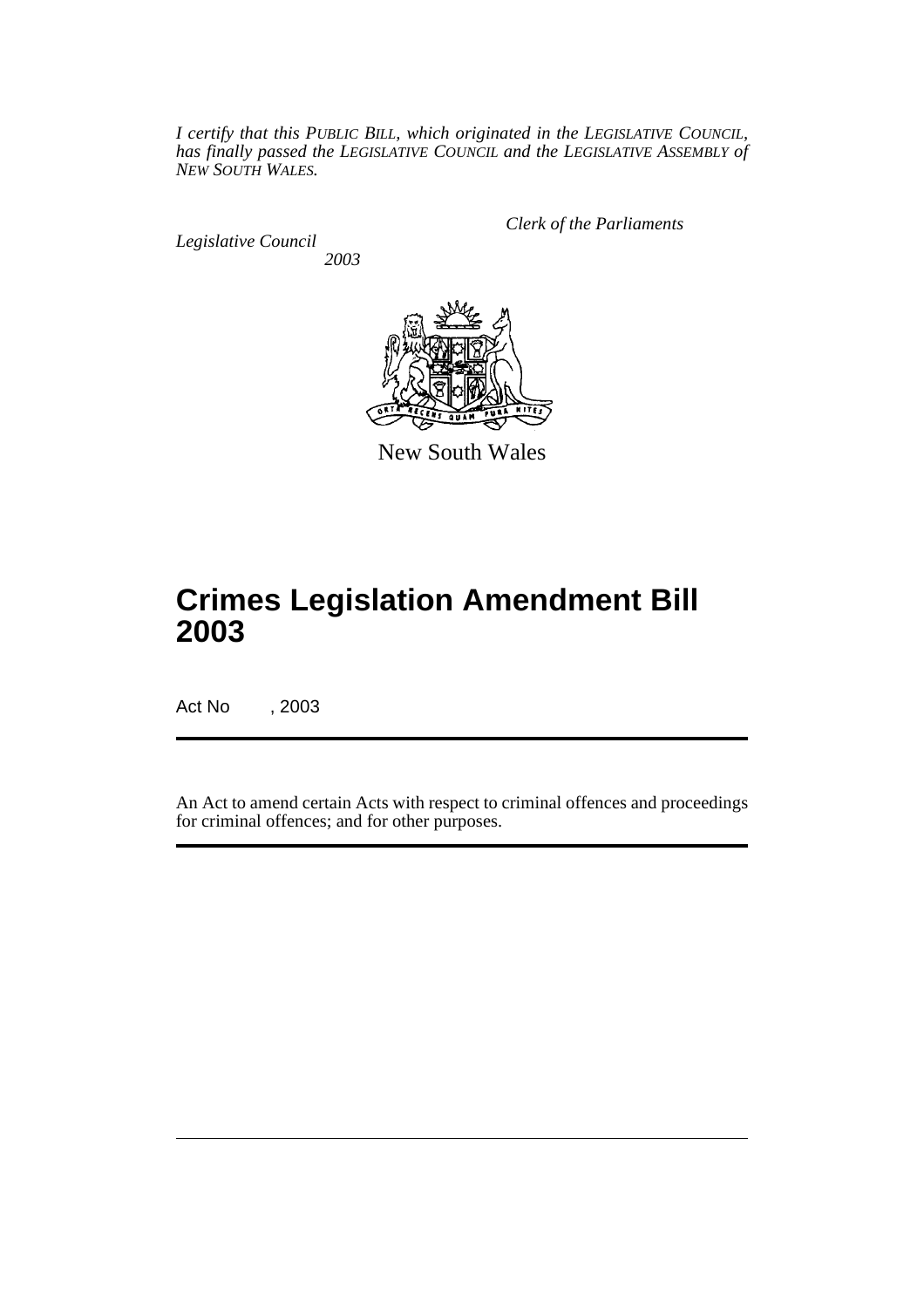### <span id="page-3-0"></span>**The Legislature of New South Wales enacts:**

# **1 Name of Act**

This Act is the *Crimes Legislation Amendment Act 2003*.

# <span id="page-3-1"></span>**2 Commencement**

- (1) This Act commences on the date of assent, except as provided by subsection  $(2)$ .
- (2) The provisions of Schedules 6 [6]–[8], 7 [3], 8 [2]–[7], 9 and  $13 [2]-[5]$  commence on a day or days to be appointed by proclamation.

# <span id="page-3-2"></span>**3 Amendment of Acts**

The Acts set out in Schedules 1–15 are amended as set out in those Schedules.

# <span id="page-3-3"></span>**4 Explanatory notes**

Matter appearing under the heading "Explanatory note" in any of the Schedules does not form part of this Act.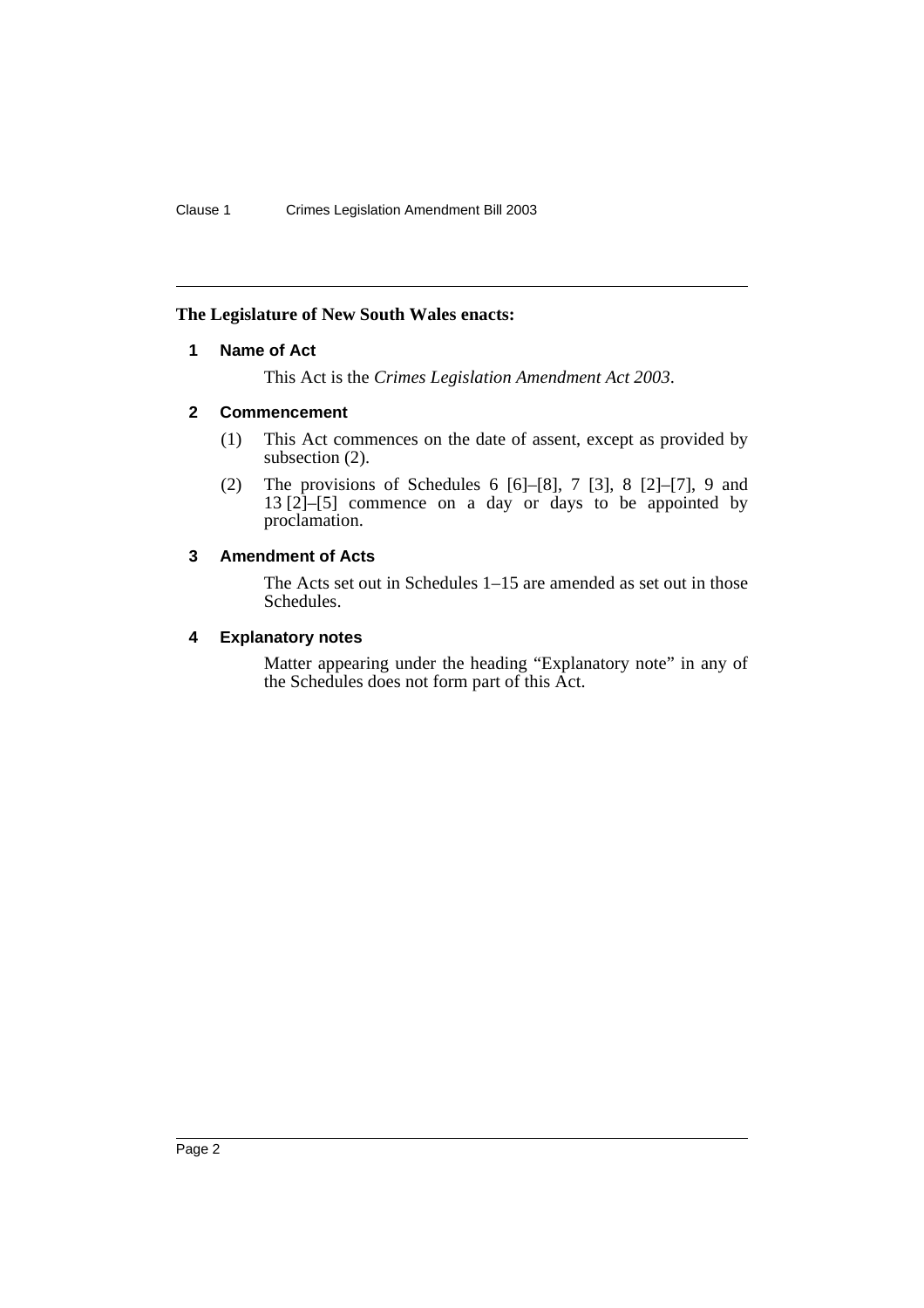Amendment of Bail Act 1978 No 161 Schedule 1

# <span id="page-4-0"></span>**Schedule 1 Amendment of Bail Act 1978 No 161**

(Section 3)

### **Section 32 Criteria to be considered in bail applications**

Insert "and, in that regard, is not bound by the principles or rules of law governing the admission of evidence" after "circumstances" in section 32  $(3).$ 

# **Explanatory note**

This Schedule amends section 32 of the Bail Act 1978 so as to make it clear that the principles and rules of law governing the admission of evidence do not apply to matters taken into consideration under that section for the purpose of making a determination as to the grant of bail. This will also make it clear that section 4 (1) (a) of the Evidence Act 1995 does not operate in relation to the making of such a determination.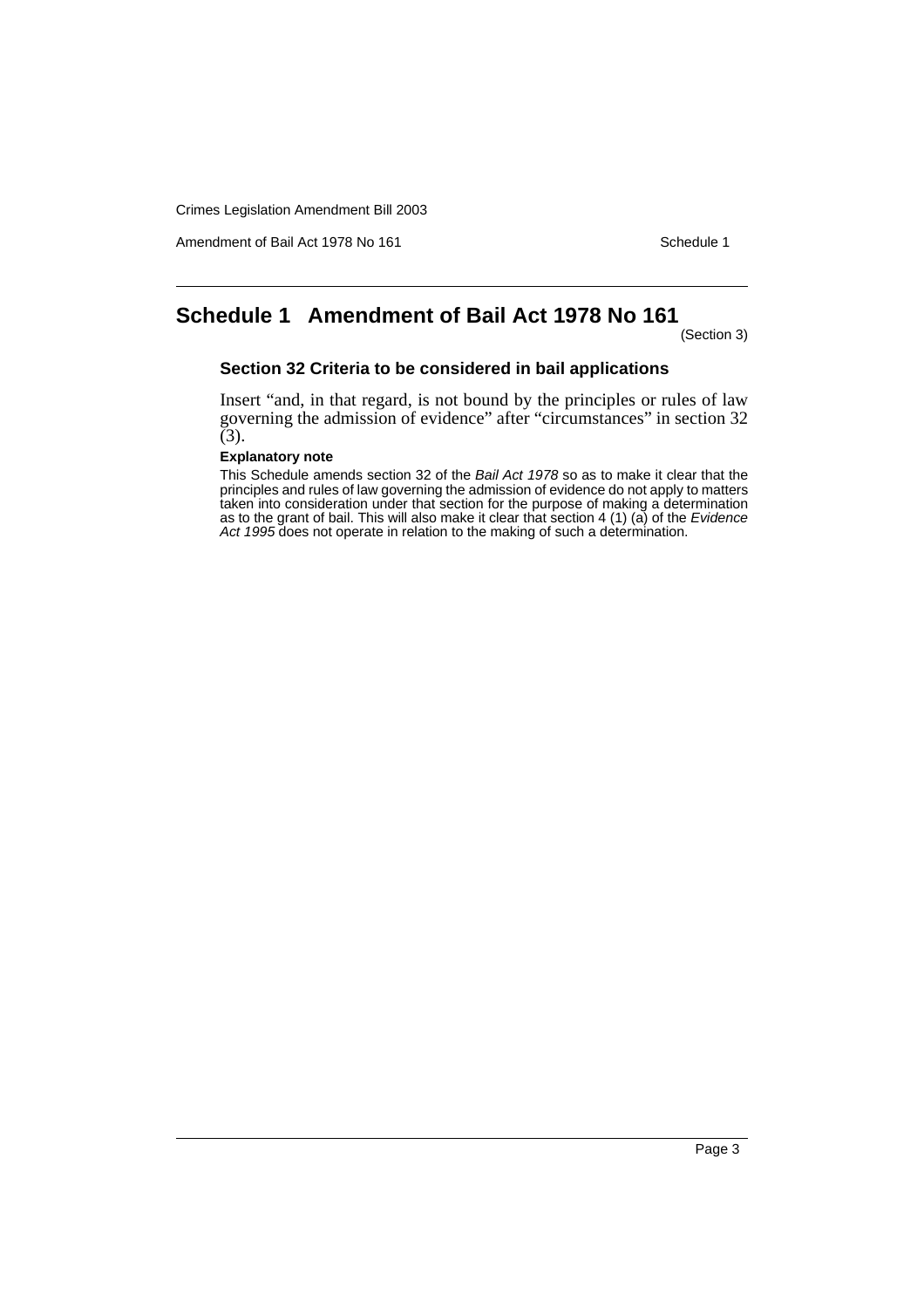Schedule 2 Amendment of Child Protection (Prohibited Employment) Act 1998 No 147

# <span id="page-5-0"></span>**Schedule 2 Amendment of Child Protection (Prohibited Employment) Act 1998 No 147**

(Section 3)

#### **Section 6 Offences relating to prohibited persons**

Omit "12 months" from section 6 (1). Insert instead "2 years".

#### **Explanatory note**

This Schedule amends section 6 of the Child Protection (Prohibited Employment) Act 1998 so as to double the maximum period for which a prohibited person may be sentenced to imprisonment for the offence of applying for, undertaking or remaining in child-related employment. This will bring the period of imprisonment into line with the maximum period of imprisonment that may be imposed on a convicted child sexual offender under section 11G of the Summary Offences Act 1988 for the offence of loitering near a school or a public place frequented by children.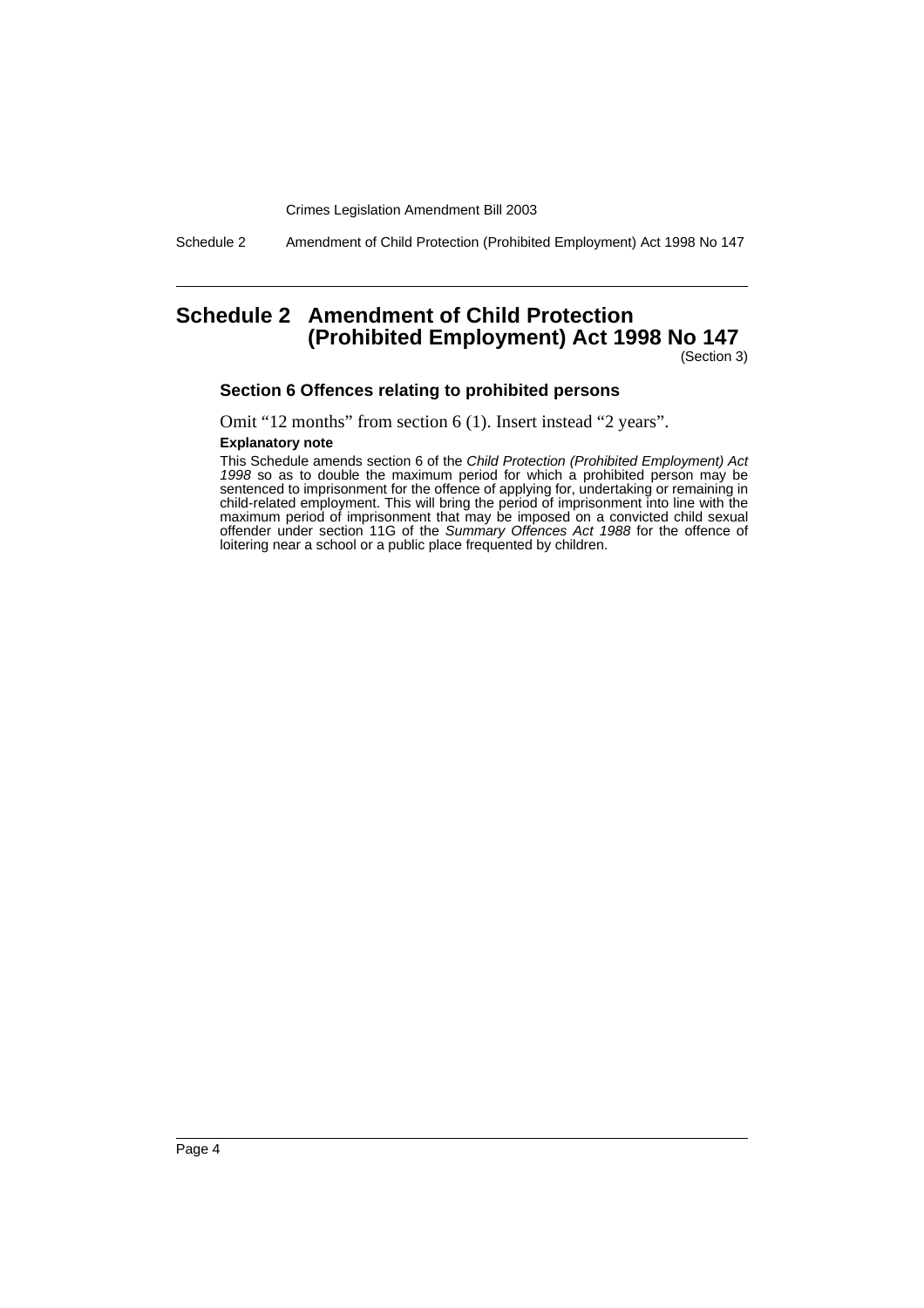Amendment of Crimes Act 1900 No 40 Schedule 3

# <span id="page-6-0"></span>**Schedule 3 Amendment of Crimes Act 1900 No 40**

(Section 3)

### **[1] Section 52B Dangerous navigation: substantive matters**

Omit "to the public" wherever occurring in section 52B (1) (b) and (c) and (3) (b) and (c).

Insert instead "to another person or persons".

#### **[2] Section 63 Common law offences of rape and attempted rape abolished**

Insert "1A," after "Parts" in section 63 (2).

#### **[3] Section 308G Producing, supplying or obtaining data with intent to commit serious computer offence**

Insert after section 308G (3):

(4) It is not an offence to attempt to commit an offence against this section.

### **[4] Section 308H Unauthorised access to or modification of restricted data held in computer (summary offence)**

Insert ", being data" before "to which" in the definition of *restricted data* in section 308H (3).

### **[5] Section 474C Consideration of petitions**

Omit "provisions, and" from section 474C (3) (a) (ii).

Insert instead "provisions, or".

### **[6] Section 474C (3) (a) (iii) and (iv)**

Insert after section 474C (3) (a) (ii):

(iii) has been the subject of a right of appeal (or a right to apply for leave to appeal) by the convicted person but no such appeal or application has been made, or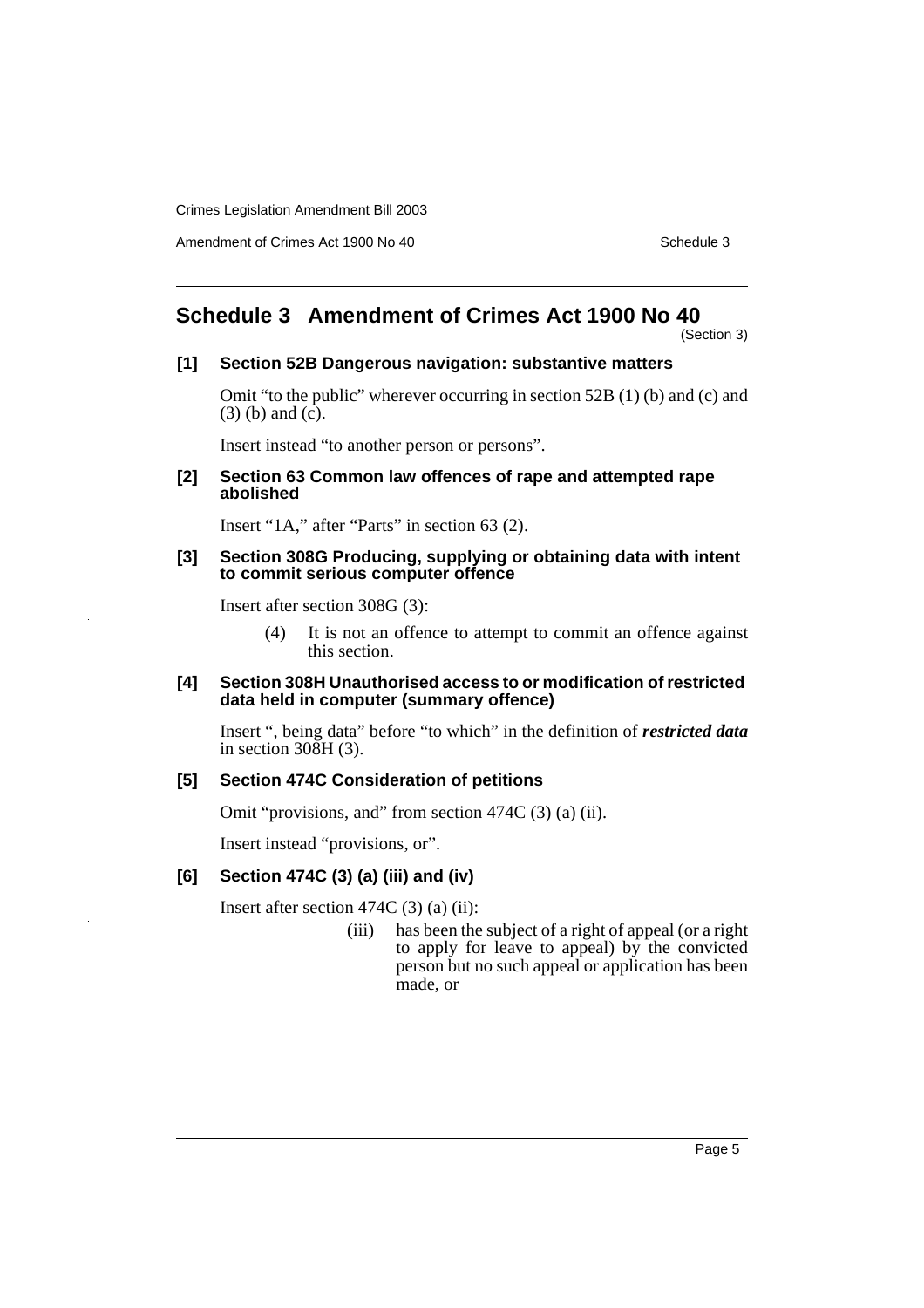Schedule 3 Amendment of Crimes Act 1900 No 40

(iv) has been the subject of appeal proceedings commenced by or on behalf of the convicted person (including proceedings on an application for leave to appeal) where the appeal or application has been withdrawn or the proceedings have been allowed to lapse, and

# **[7] Section 474C (3) (b)**

Insert "Governor or the" before "Minister".

# **[8] Section 474E Consideration of applications**

Omit "provisions, and" from section 474E (3) (a) (ii).

Insert instead "provisions, or".

### **[9] Section 474E (3) (a) (iii) and (iv)**

Insert after section  $474E(3)$  (a) (ii):

- (iii) has been the subject of a right of appeal (or a right to apply for leave to appeal) by the convicted person but no such appeal or application has been made, or
- (iv) has been the subject of appeal proceedings commenced by or on behalf of the convicted person (including proceedings on an application for leave to appeal) where the appeal or application has been withdrawn or the proceedings have been allowed to lapse, and

#### **[10] Eleventh Schedule Savings and transitional provisions**

Insert before Part 1:

# **Part 1A Crimes (Sexual Assault) Amendment Act 1981**

#### **1A Application of section 30 of Interpretation Act 1987**

Section 30 of the *Interpretation Act 1987* applies to and in respect of the abolition by section 63 of the common law offences of rape and attempted rape in the same way as it applies to and in respect of the repeal of an Act or statutory rule.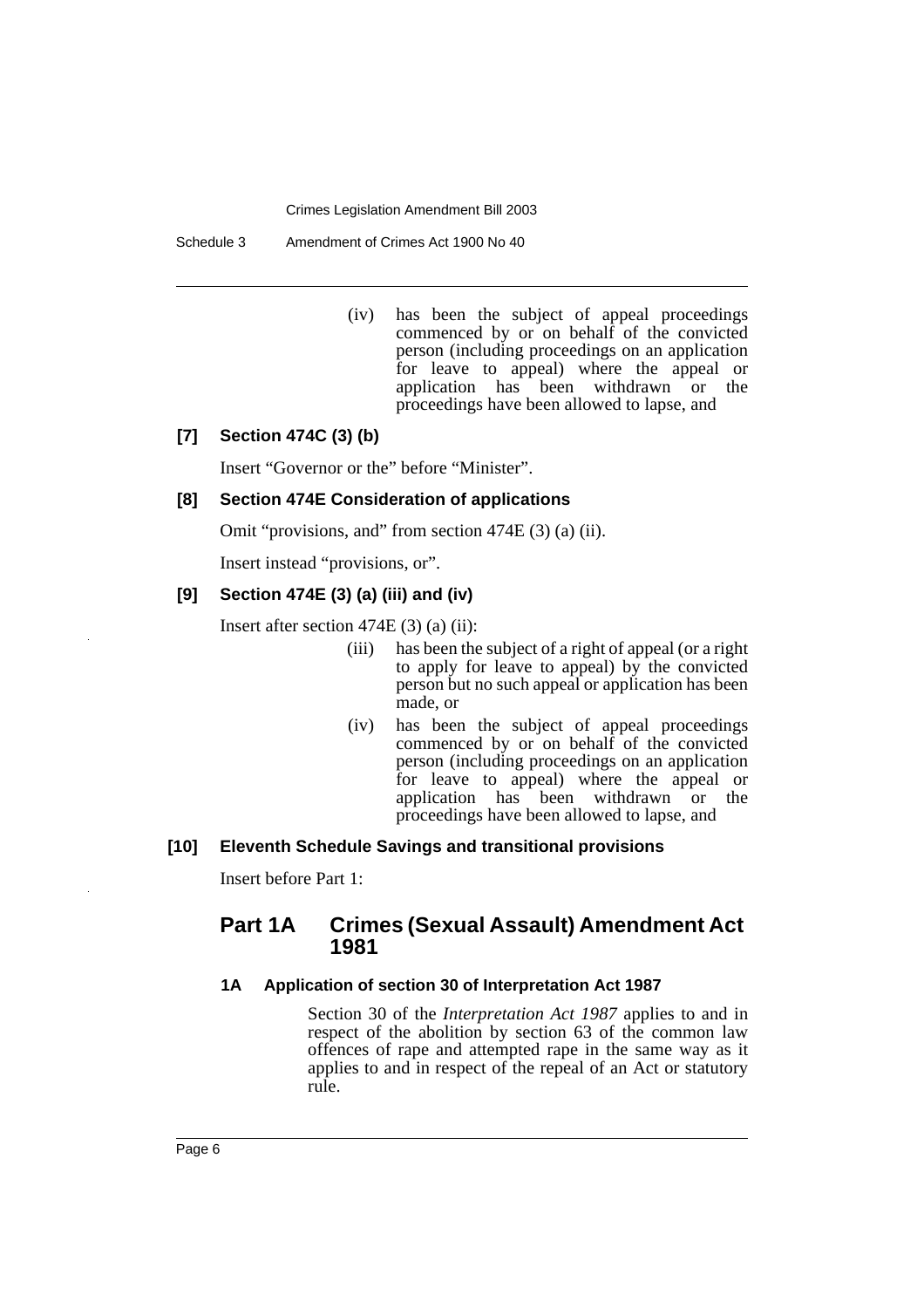Amendment of Crimes Act 1900 No 40 Schedule 3

#### **1B Construction of certain references**

In any other Act or instrument made under an Act:

- (a) a reference to rape, the crime of rape, the offence of rape or an offence under section 63 is to be read and construed as a reference to an offence under section 61B, 61C or 61D, and
- (b) a reference to attempted rape, attempting to commit rape, attempting to commit the crime of rape, attempting to commit the offence of rape or an offence under section 65 is to be read and construed as a reference to the offence of attempting to commit an offence under section 61B, 61C or 61D,

but a reference to a crime or misdemeanour which was punishable by death immediately before the commencement of the *Crimes (Amendment) Act 1955* is to be read and construed as not including a reference to an offence under section 61B, 61C or 61D.

#### **1C Statement for purposes of section 30A of Interpretation Act 1987**

- (1) Clauses 1A and 1B re-enact (with modifications) section 4 of the *Crimes (Sexual Assault) Amendment Act 1981*.
- (2) Clauses 1A and 1B are transferred provisions to which section 30A of the *Interpretation Act 1987* applies.
- (3) Clauses 1A and 1B are taken to have commenced on the commencement of the *Crimes (Sexual Assault) Amendment Act 1981*.

#### **Explanatory note**

Item [1] brings section 52B of the Crimes Act 1900 (which relates to dangerous navigation) into line with section 52A of that Act (which relates to dangerous driving).

Item [3] makes it clear that an attempt to commit an offence against section 308G of the Crimes Act 1900 (which relates to the production, supply or obtaining of data with intent to commit a serious computer offence) is not itself an offence, and so brings that section into line with a corresponding provision of the Cybercrime Act 2001 of the Commonwealth.

Item [4] clarifies the meaning of the definition of **restricted data** in section 308H of the Crimes Act 1900.

Items [6] and [9] amend sections 474C and 474E of the Crimes Act 1900 so as to provide that a petition to the Governor or application to the Supreme Court may be declined in relation to a conviction or sentence if the convicted person has failed to lodge an appeal (or an application for leave to appeal) or has lodged such an appeal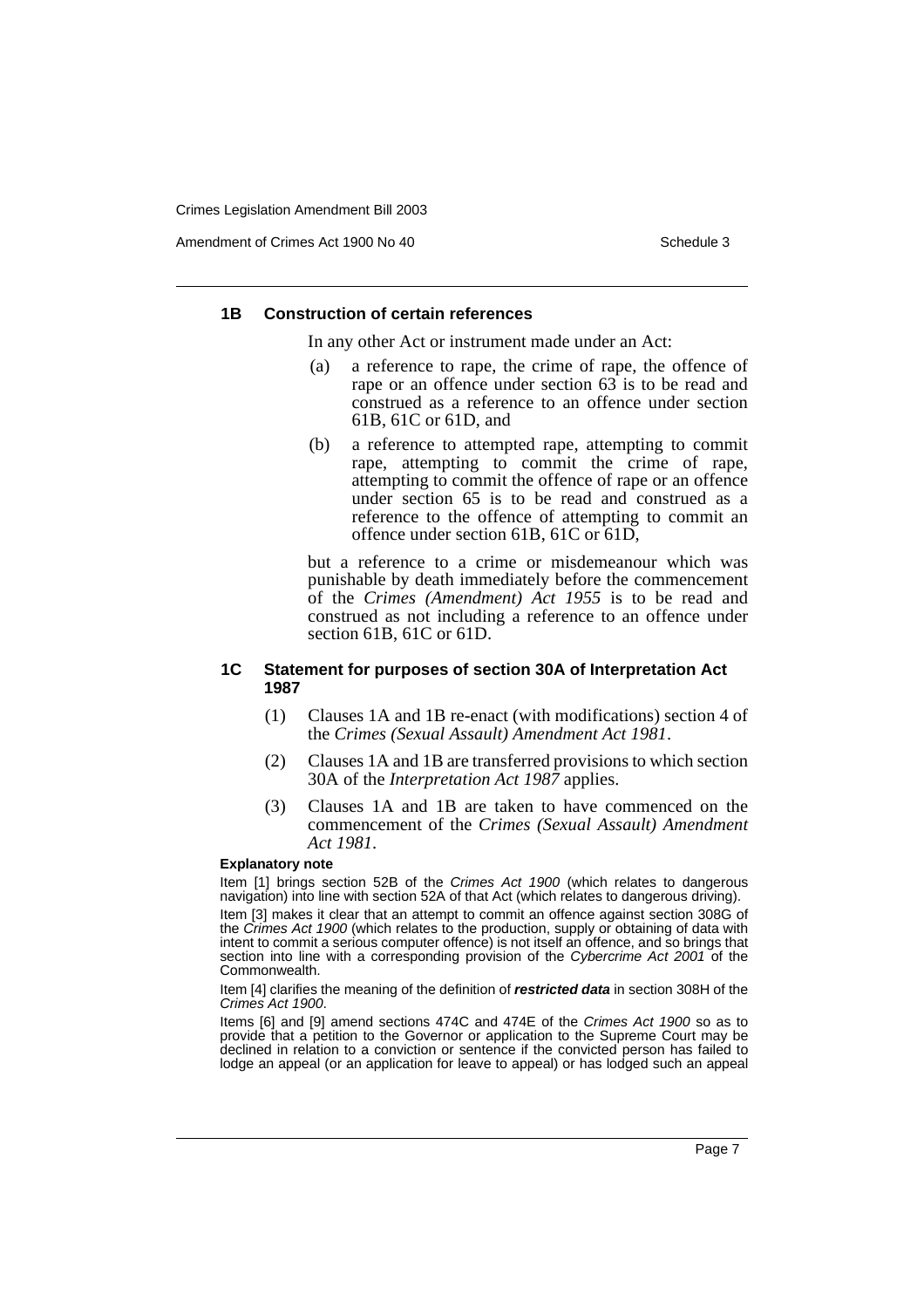Schedule 3 Amendment of Crimes Act 1900 No 40

or application but subsequently withdrawn it or allowed the appeal proceedings to lapse. Items [5], [7] and [8] are consequential amendments.

Item [10] transfers a savings and transitional provision from the Crimes (Sexual Assault) Amendment Act 1981 to the Crimes Act 1900, so enabling the 1981 Act to be repealed. Item [2] is a consequential amendment.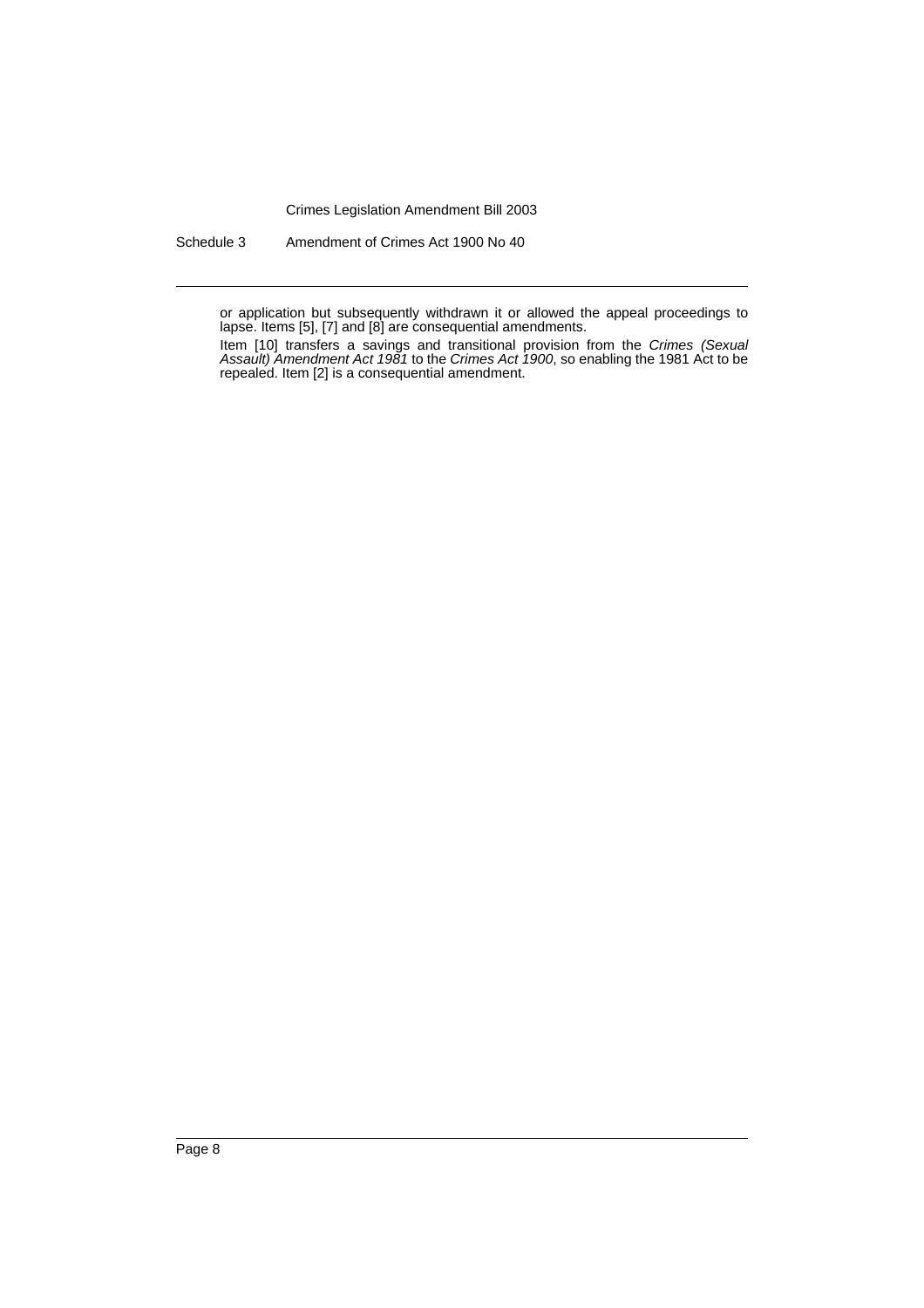Amendment of Crimes (Forensic Procedures) Act 2000 No 59 Schedule 4

# <span id="page-10-0"></span>**Schedule 4 Amendment of Crimes (Forensic Procedures) Act 2000 No 59**

(Section 3)

#### **[1] Section 54 Presence of interview friend or legal representative children and incapable persons**

Omit section 54 (3). Insert instead:

- (3) An interview friend (other than a legal representative) of the suspect may be excluded from the place where the forensic procedure is being carried out if:
	- (a) the interview friend unreasonably interferes with or obstructs the carrying out of the procedure, or
	- (b) the investigating police officer forms a belief based on reasonable grounds that the presence of the interview friend could be prejudicial to the investigation of an offence because the interview friend may be a cooffender of the suspect or may be involved in some other way, with the suspect, in the commission of the offence.
- (4) If an interview friend is excluded under subsection (3), a suspect may choose another person to act as his or her interview friend. If the suspect does not choose another person as an interview friend, the police officer may arrange for any person who may act as an interview friend under section 4 to be present as an interview friend.

#### **[2] Section 55 Presence of interview friend or legal representative— Aboriginal persons and Torres Strait Islanders**

Omit section 55 (4). Insert instead:

- (4) An interview friend (other than a legal representative) of the suspect may be excluded from the place where the forensic procedure is being carried out if:
	- (a) the interview friend unreasonably interferes with or obstructs the carrying out of the procedure, or
	- (b) the investigating police officer forms a belief based on reasonable grounds that the presence of the interview friend could be prejudicial to the investigation of an offence because the interview friend may be a co-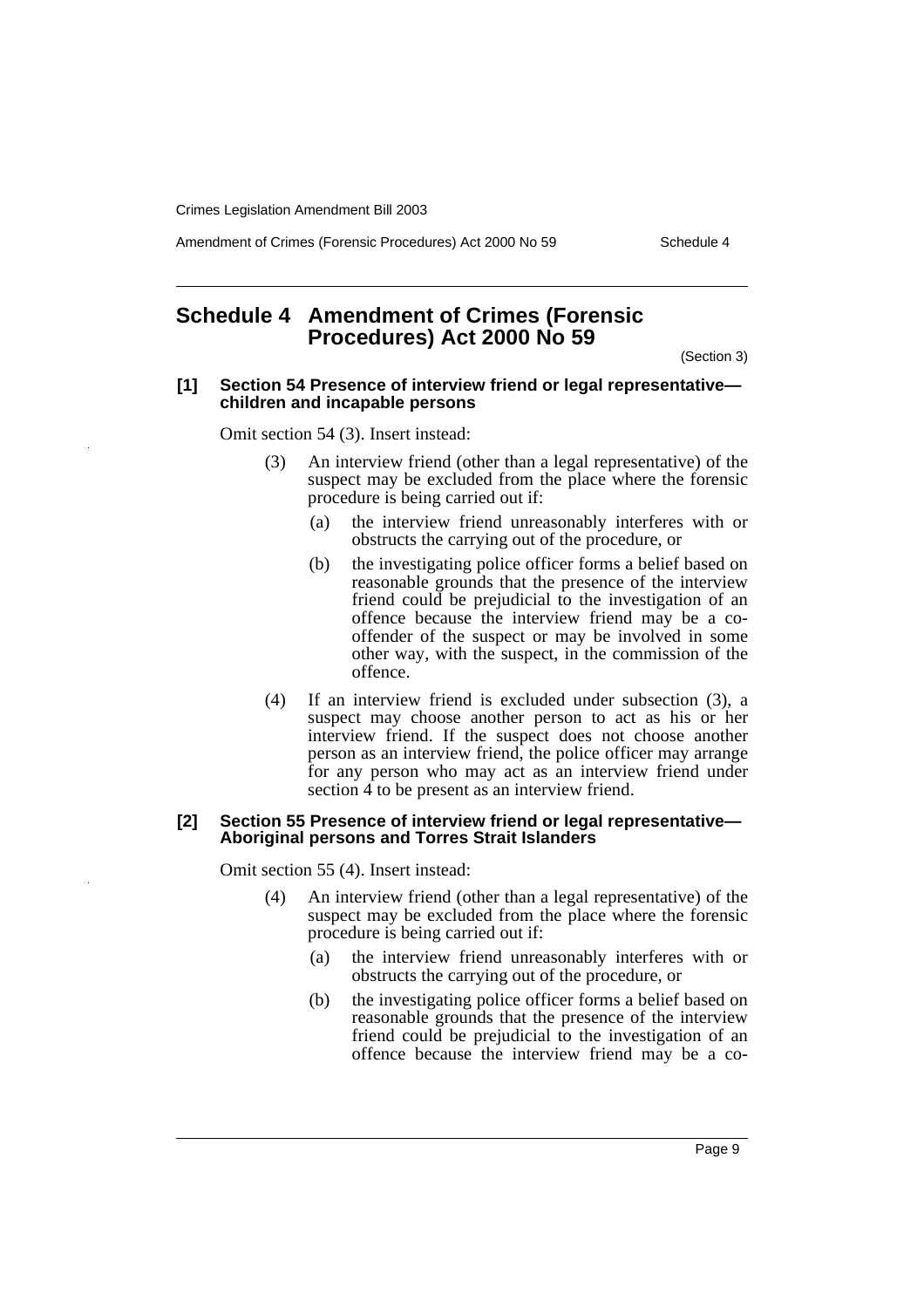Schedule 4 Amendment of Crimes (Forensic Procedures) Act 2000 No 59

offender of the suspect or may be involved in some other way, with the suspect, in the commission of the offence.

(5) If an interview friend is excluded under subsection (4), a suspect may choose another person to act as his or her interview friend. If the suspect does not waive his or her right to have an interview friend present and does not choose another person as an interview friend, the police officer may arrange for any person who may act as an interview friend under section 4 to be present as an interview friend.

# **[3] Section 95 Definitions**

Omit the definition of *corresponding law*. Insert instead:

*corresponding law* means a law of the Commonwealth, or of a State or Territory, that substantially corresponds to Part 11, and includes those provisions of such a law as are prescribed by the regulations to be a corresponding law for the purposes of this Act.

#### **[4] Section 97 Database information**

Omit section 97 (1). Insert instead:

- (1) The Minister may enter into arrangements with a responsible Minister of a participating jurisdiction under which:
	- (a) information from the DNA database system of this State is to be transmitted to an appropriate authority in the participating jurisdiction for the purposes of the investigation of, or the conduct of proceedings for, an offence against the law of this State or the law of the participating jurisdiction, and
	- (b) information from a DNA database system of the participating jurisdiction is to be transmitted to the Commissioner of Police for the purposes of the investigation of, or the conduct of proceedings for, an offence against the law of this State or the law of the participating jurisdiction.
- (1A) Without limiting subsection (1), the Minister may enter into arrangements with a responsible Minister of the Commonwealth under which information from the DNA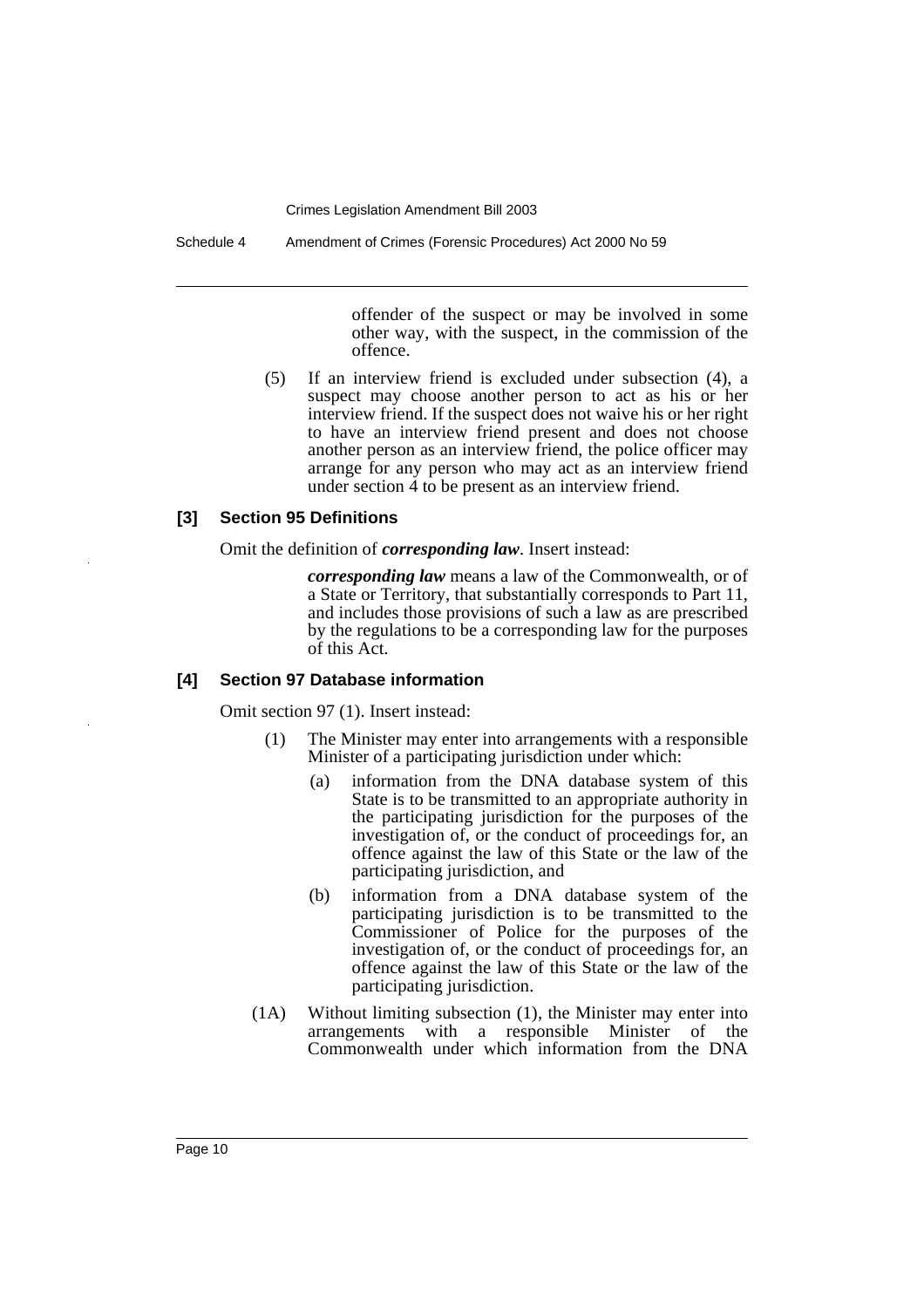database system of this State is transmitted to an appropriate authority in the Commonwealth for the purpose of the authority:

- (a) comparing the information so transmitted with information supplied to it from the DNA database system of a participating jurisdiction, and
- (b) identifying to the Commissioner of Police and to the appropriate authority in the participating jurisdiction any matches that are found as a result of the comparison.

#### **[5] Section 109 Disclosure of information**

Insert after section 109 (2) (c):

(c1) the purposes of any arrangement of the kind referred to in section 97 (1) or (1A),

#### **[6] Section 109 (2) (d)**

Insert "other" before "arrangement".

#### **Explanatory note**

Items [1] and [2] amend sections 54 and 55 of the Crimes (Forensic Procedures) Act 2000, in the same terms as previous amendments to section 10 of that Act, so as to extend the class of persons who can be excluded as a suspect's interview friends to persons who may be co-offenders with the suspect or may otherwise be involved in the commission of the alleged offence.

Item [3] amends the definition of **corresponding law** in section 95 of the Crimes (Forensic Procedures) Act 2000 so as to limit the ambit of the definition to laws that are prescribed by the regulations.

Item [4] amends section 97 of the Crimes (Forensic Procedures) Act 2000 so as to clarify the purposes for which the Minister administering that Act may enter into arrangements for the transmission of DNA data between this State and other jurisdictions, and so as to enable DNA data to be transmitted to the CrimTrac Agency (a Commonwealth agency) for the purpose of matching DNA data from different jurisdictions.

Item [5] amends section 109 of the Crimes (Forensic Procedures) Act 2000 so as to ensure that the provisions of that Act that prohibit disclosure of information do not apply to the transmission of DNA data in accordance with arrangements under section 97 of that Act. Item [6] is a consequential amendment.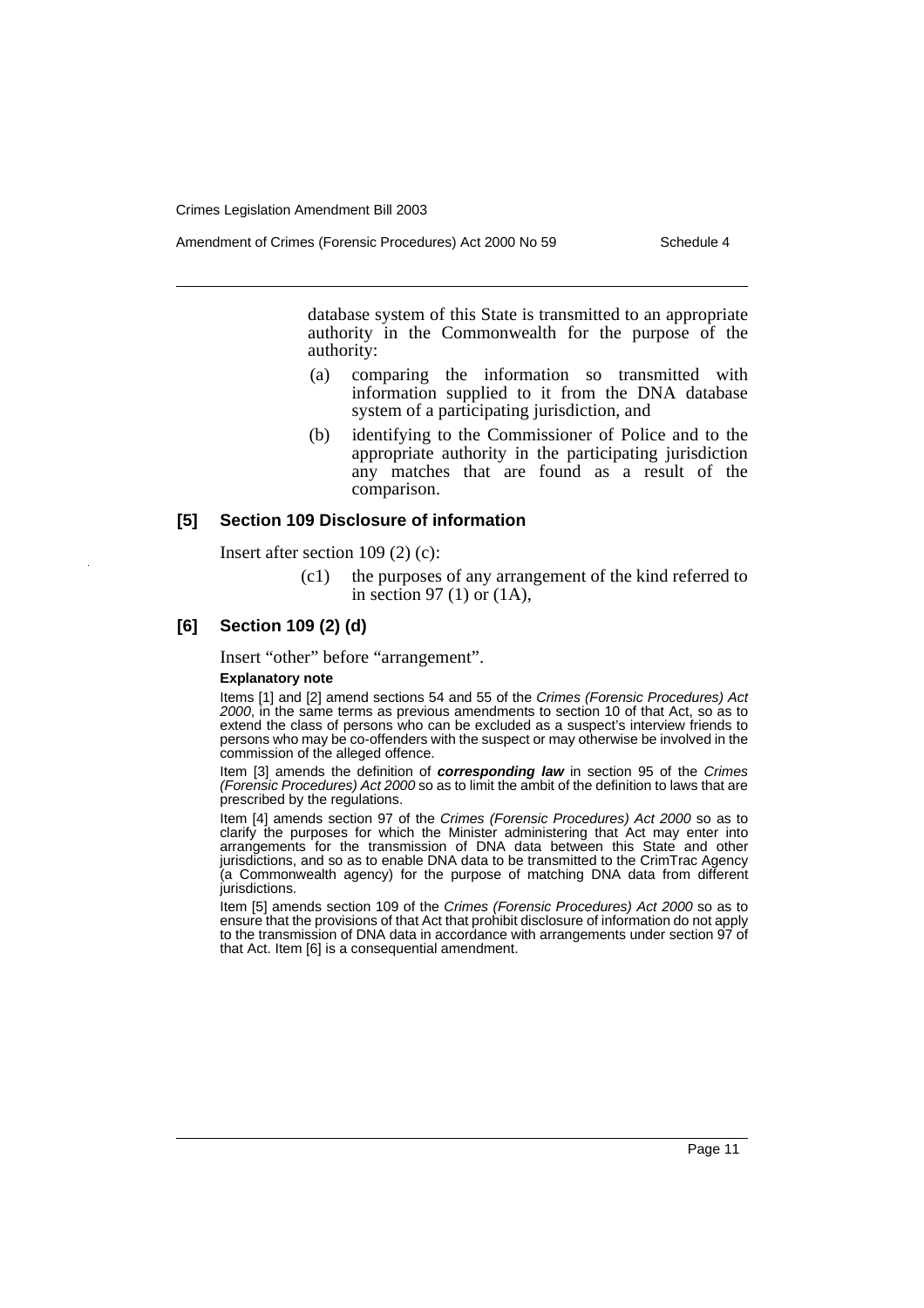Schedule 5 Amendment of Crimes (Local Courts Appeal and Review) Act 2001 No 120

# <span id="page-13-0"></span>**Schedule 5 Amendment of Crimes (Local Courts Appeal and Review) Act 2001 No 120**

(Section 3)

#### **Section 3 Definitions**

Insert after paragraph (a) (iii) of the definition of *sentence* in section 3 (1):

(iiia) any non-association order or place restriction order under section 17A of the *Crimes (Sentencing Procedure) Act 1999*, and

#### **Explanatory note**

This Schedule amends the definition of **sentence** in the Crimes (Local Courts Appeal and Review) Act 2001 so as to ensure that appeals under that Act may be made in relation to non-association and place restriction orders under section 17A of the Crimes (Sentencing Procedure) Act 1999 in the same way as they could formerly be made under the provisions of the Justices Act 1902 replaced by the 2001 Act.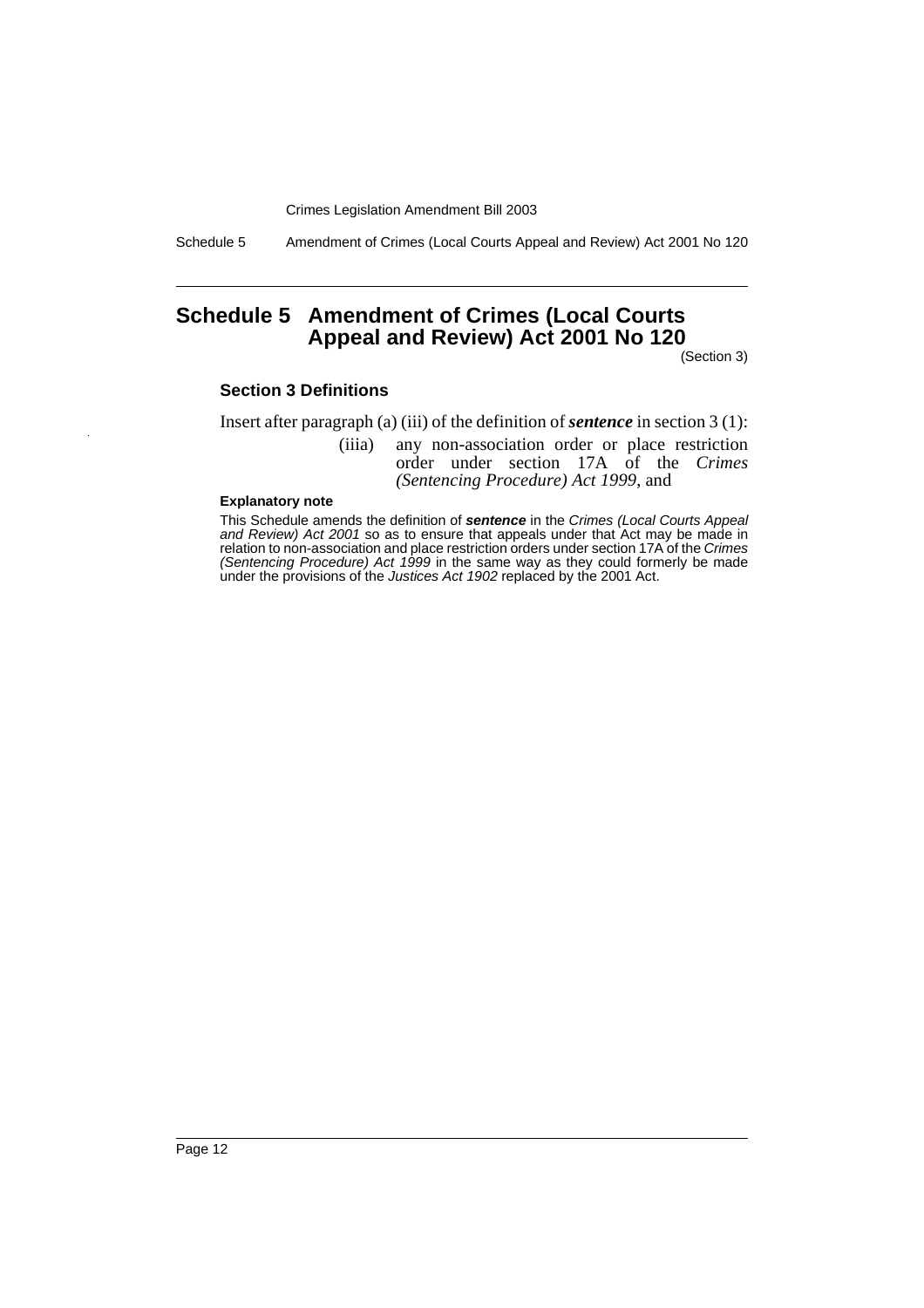Amendment of Crimes (Sentencing Procedure) Act 1999 No 92 Schedule 6

# <span id="page-14-0"></span>**Schedule 6 Amendment of Crimes (Sentencing Procedure) Act 1999 No 92**

(Section 3)

### **[1] Section 12 Suspended sentences**

Insert "the whole of" after "suspending execution of" in section 12 (1) (a).

**[2] Section 59 Court may vary commencement of sentence on quashing or varying other sentence**

Omit "consecutive" from section 59 (1). Insert instead "other".

**[3] Section 59 (2)**

Omit "consecutive".

# **[4] Section 59 (2)**

Omit "each such sentence". Insert instead "each of them".

### **[5] Section 59 (3) and (4)**

Omit "consecutive" wherever occurring.

### **[6] Section 65B**

Insert after section 65A:

### **65B Periodic detention not available for certain sexual offences**

- (1) A periodic detention order may not be made in respect of a sentence of imprisonment for a prescribed sexual offence.
- (2) In subsection (1), *prescribed sexual offence* means:
	- (a) an offence under Division 10 or 10A of Part 3 of the *Crimes Act 1900*, being:
		- (i) an offence committed on a person under the age of 16 years, or
		- (ii) an offence, committed on a person of any age, the elements of which include sexual intercourse (as defined by section 61H of that Act), or
	- (b) an offence that includes the commission, or an intention to commit, an offence referred to in paragraph (a), or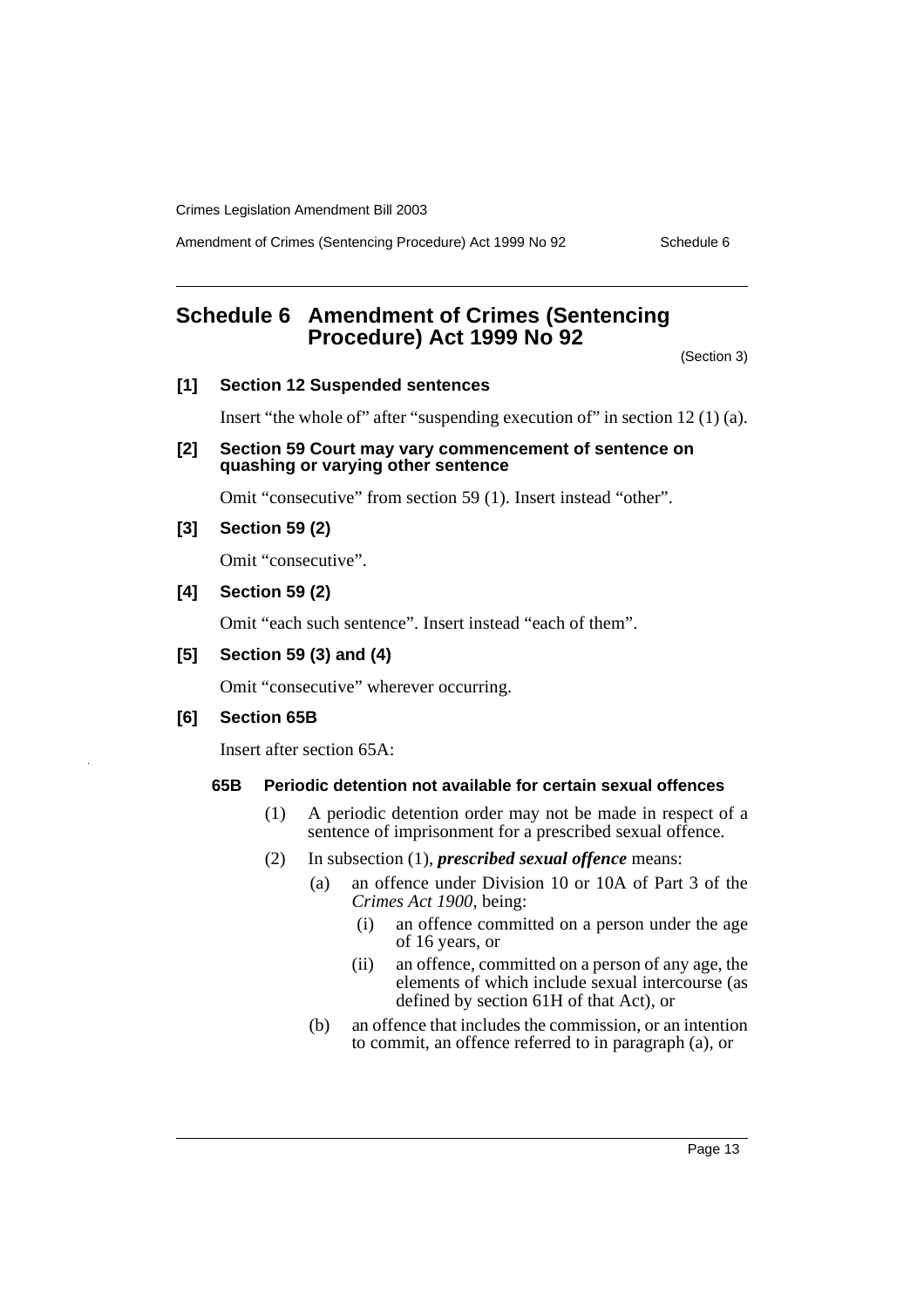Schedule 6 Amendment of Crimes (Sentencing Procedure) Act 1999 No 92

- (c) an offence that, at the time it was committed, was a prescribed sexual offence within the meaning of this definition, or
- (d) an offence of attempting, or of conspiracy or incitement, to commit an offence referred to in paragraph (a), (b) or (c).

### **[7] Section 98 Proceedings for breach of good behaviour bond**

Insert at the end of section 98 (1) (b):

- or
- (c) with the offender's consent, any other court of superior jurisdiction,

# **[8] Section 98 (1C)**

Insert after section 98 (1B):

(1C) For the purposes of subsection (1) (c), a court is of superior jurisdiction to the court with which an offender has entered into a good behaviour bond if it is a court to which the offender has (or has had) a right of appeal with respect to the conviction or sentence from which the bond arises.

# **[9] Schedule 2 Savings, transitional and other provisions**

Insert at the end of clause 1 (1):

*Crimes Legislation Amendment Act 2003*

### **[10] Schedule 2**

Insert in appropriate order with appropriate Part and clause numbers:

# **Part Provisions consequent on enactment of Crimes Legislation Amendment Act 2003**

### **Application of amendments**

(1) Section 65B, as inserted by the *Crimes Legislation Amendment Act 2003*, does not apply to proceedings commenced before the commencement of that section.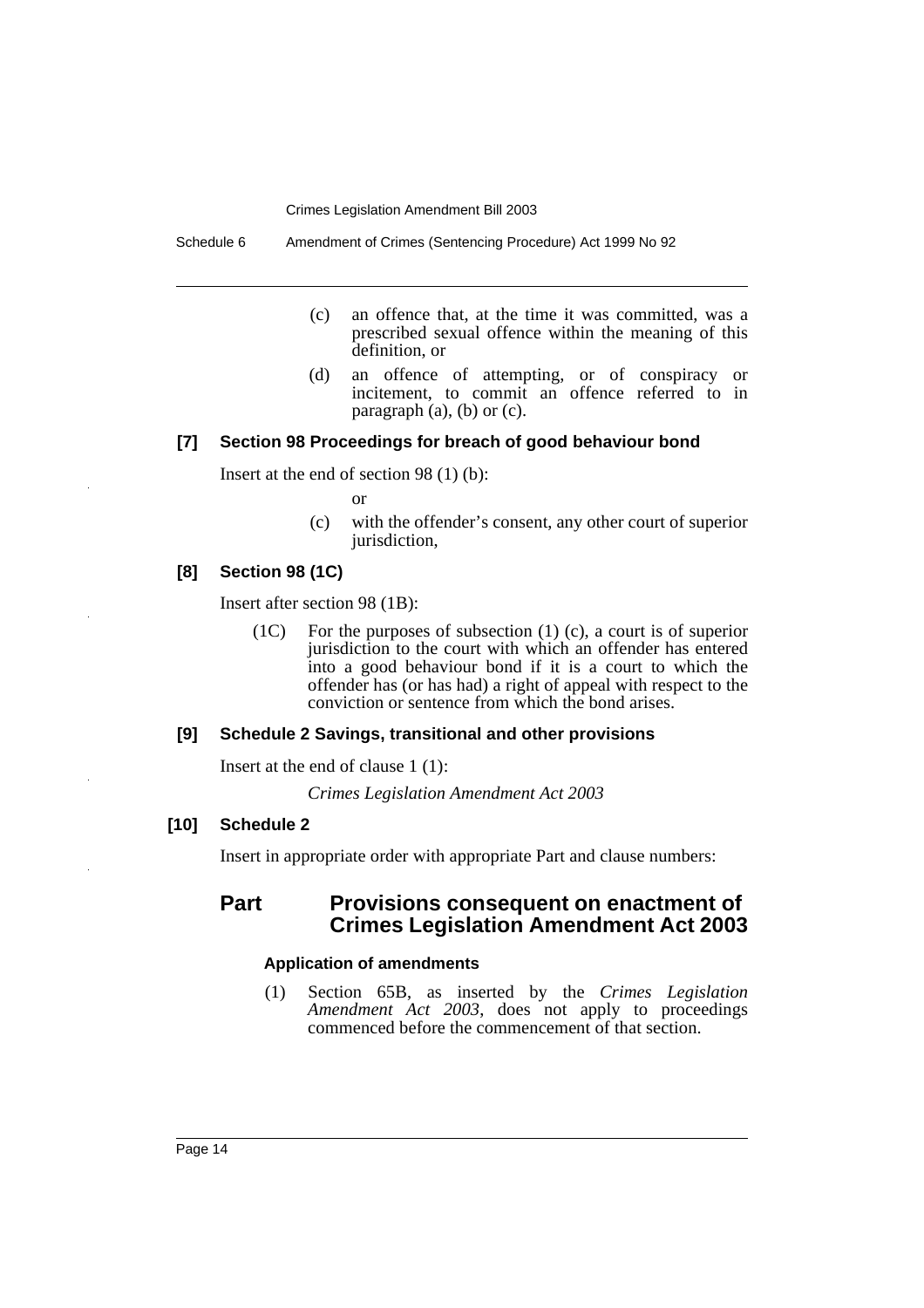- Amendment of Crimes (Sentencing Procedure) Act 1999 No 92 Schedule 6
	- (2) For the purposes of this clause, proceedings on indictment following an accused person's committal for trial for an offence are taken to have commenced when committal proceedings for the offence were first commenced.
	- (3) Section 65B, as inserted by the *Crimes Legislation Amendment Act 2003*, extends to offences committed before the commencement of that section and, for that purpose, a *prescribed sexual offence* is taken to include:
		- (a) an offence committed before 13 June 2003 under Division 10 or 10A of Part 3 of the *Crimes Act 1900*, as in force from time to time before that date, being:
			- (i) an offence committed on a person under the age of 16 years, or
			- (ii) an offence, committed on a person of any age, the elements of which include sexual intercourse (as defined by section 61H of that Act), homosexual intercourse (as defined by section 78G of that Act) or carnal knowledge (as defined by section 62 (2) of that Act), and
		- (b) an offence committed before 17 March 1991 under section 61B, 61C, 61D, 61E or 61F of the *Crimes Act 1900*, as in force from time to time before that date, being:
			- (i) an offence committed on a person under the age of 16 years, or
			- (ii) an offence, committed on a person of any age, the elements of which include sexual intercourse (as defined by section 61A of that Act), and
		- (c) the offence of rape committed before 14 July 1981 as referred to in section 63 or 65 of the *Crimes Act 1900*, as in force from time to time before that date.

#### **Explanatory note**

Item [1] amends section 12 of the Crimes (Sentencing Procedure) Act 1999 so as to make it clear that an order suspending execution of a sentence of imprisonment may be made in respect of the whole of the sentence only, and not for a part of the sentence. Items [2]–[5] amend section 59 of the Crimes (Sentencing Procedure) Act 1999 so as to enable a court that quashes or varies a person's sentence of imprisonment to vary the commencement of other sentences of imprisonment to which the person is subject, whether concurrent or consecutive, and not just consecutive sentences (as is currently the case).

Item [6] inserts a new section 65B into the Crimes (Sentencing Procedure) Act 1999. The new section prohibits a periodic detention order from being made in relation to a sentence of imprisonment that has been imposed for certain offences under Division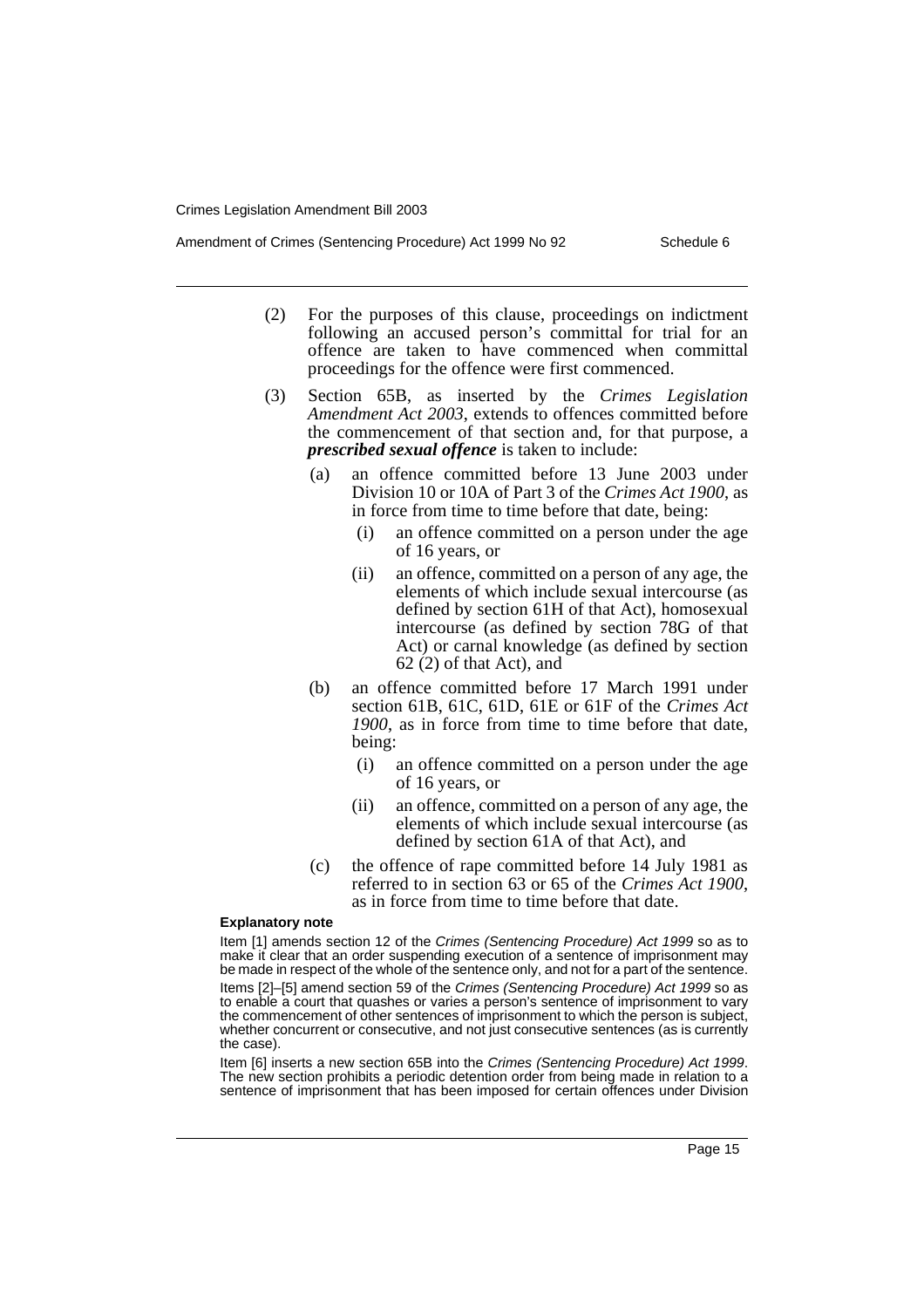Schedule 6 Amendment of Crimes (Sentencing Procedure) Act 1999 No 92

<sup>10 (</sup>sexual assault) or Division 10A (sexual servitude) of Part 3 of the Crimes Act 1900, or for former offences of the same kind. Items [9] and [10] make consequential savings and transitional provisions.

Item [7] amends section 98 of the Crimes (Sentencing Procedure) Act 1999 so as to allow proceedings for breach of an offender's good behaviour bond to be dealt with by a court having superior jurisdiction to the court with which the offender entered into the bond, but only if the offender consents to the matter being dealt with by that court. Currently, such proceedings can only be dealt with by the court with which the offender entered into the bond or another court of like jurisdiction. Item [8] further amends section 98 so as to provide that, for the purposes of the new provision, a court is of superior jurisdiction to the court with which an offender has entered into a bond if it is a court to which the offender has (or has had) a right of appeal with respect to the conviction or sentence from which the bond arises.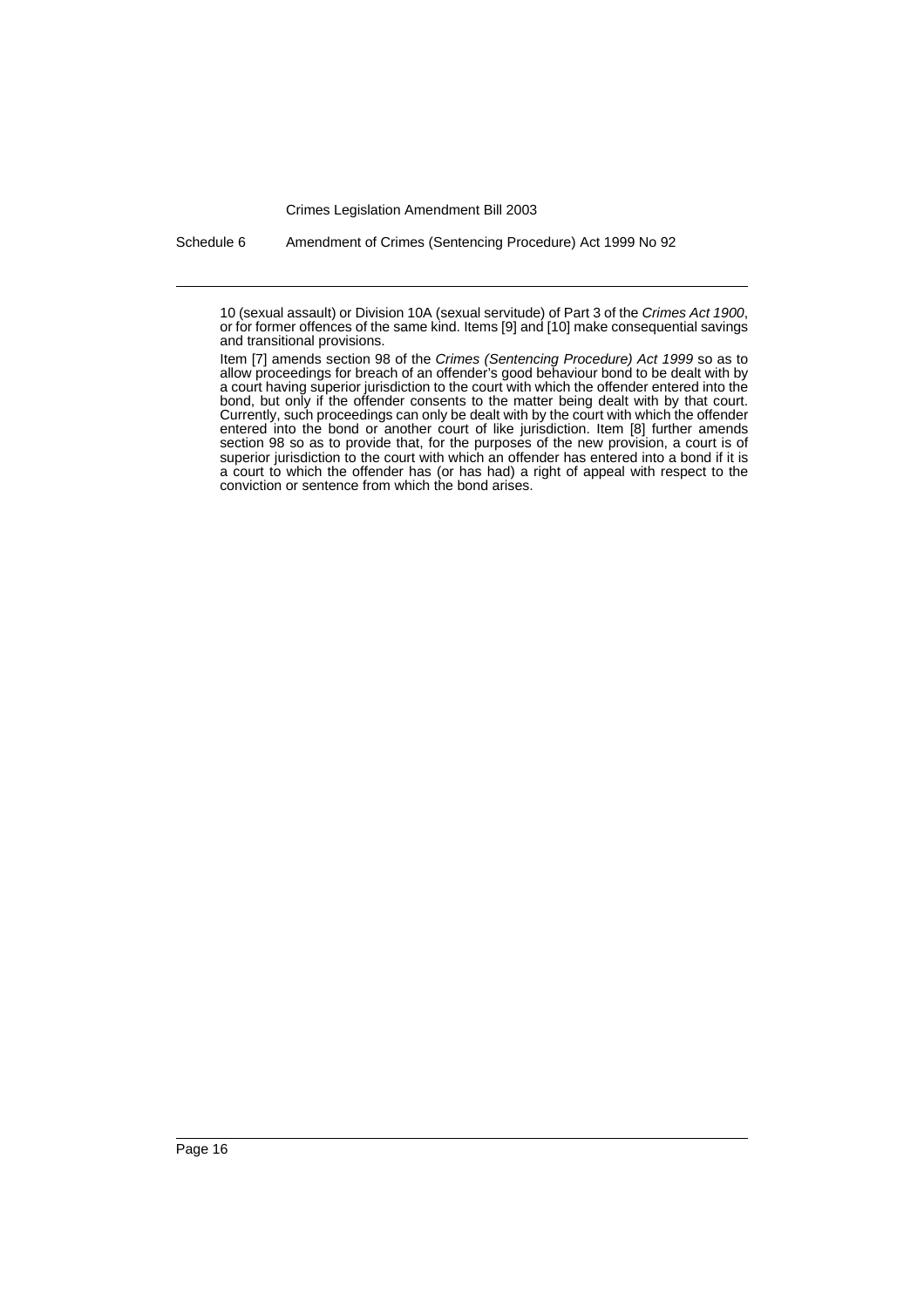Amendment of Criminal Appeal Act 1912 No 16 Schedule 7 Schedule 7

# <span id="page-18-0"></span>**Schedule 7 Amendment of Criminal Appeal Act 1912 No 16**

(Section 3)

#### **[1] Section 2 Definitions**

Insert "or 11" after "10" in paragraph (b) of the definition of *Sentence* in section  $2(1)$ .

### **[2] Section 2 (1), definition of "Sentence"**

Omit "11, 12 or 17A" from paragraph (c). Insert instead "12 or 17A".

### **[3] Section 7 Powers of court in special cases**

Omit section 7 (1A). Insert instead:

- (1A) If on an appeal against a sentence under section 5 (1), 5D, 5DA or 5DB, the court quashes or varies the sentence passed at trial on any count or part of an indictment, the court may quash or vary any other sentence passed at the trial:
	- (a) in relation to any offence charged in any other count or part of the same indictment, or
	- (b) in relation to any offence charged in any count or part of any other indictment, or
	- (c) in relation to any offence dealt with under section 105 of the *Criminal Procedure Act 1986*, or
	- (d) in relation to any back up offence or related offence dealt with under section 167 of the *Criminal Procedure Act 1986*,

and pass such sentence, whether more or less severe, in substitution for the other sentence as the court thinks proper, and as may be warranted in law, in respect of the offence.

#### **Explanatory note**

Items [1] and [2] amend the definition of **Sentence** in section 2 (1) of the Criminal Appeal Act 1912 so as to recognise that orders under section 11 of the Crimes (Sentencing Procedure) Act 1999 (formerly made on conviction) are now made on a finding of guilt.

Section 7 (1A) of the Criminal Appeal Act 1912 allows the Court of Criminal Appeal, when quashing or varying a sentence the subject of an appeal, to quash or vary other sentences passed in connection with the same indictment. Item [3] amends section 7 (1A) so as to allow the Court to also quash or vary other sentences passed at the same time.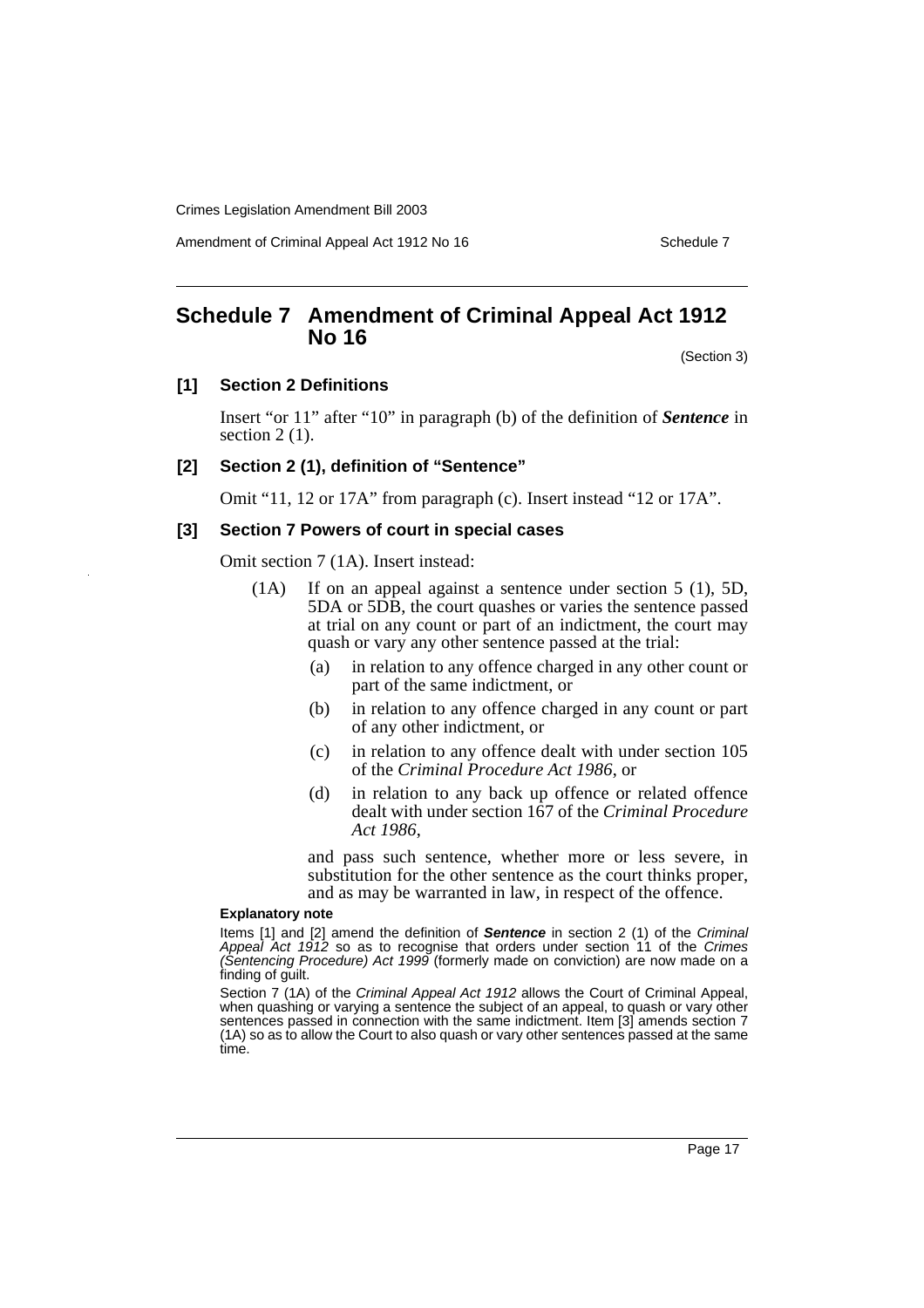Schedule 8 Amendment of Criminal Procedure Act 1986 No 209

# <span id="page-19-0"></span>**Schedule 8 Amendment of Criminal Procedure Act 1986 No 209**

(Section 3)

#### **[1] Section 3 Definitions**

Insert "66EA," after "66D," in paragraph (a) of the definition of *prescribed sexual offence* in section 3 (1).

#### **[2] Section 91 Witness may be directed to attend**

Insert at the end of section 91:

- (8) A direction may not be given under this section so as to require the attendance of the complainant in proceedings for a child sexual assault offence if the complainant:
	- (a) was under the age of 16 years:
		- (i) on the earliest date on which, or
		- (ii) at the beginning of the earliest period during which,

any child sexual assault offence to which the proceedings relate was allegedly committed, and

- (b) is currently under the age of 18 years.
- (9) For the purposes of subsection (8):

#### *child sexual assault offence* means:

- (a) a prescribed sexual offence, or
- (b) an offence under section 73, 78A, 78B, 80D, 80E, 91A, 91B, 91D, 91E, 91F or 91G of the *Crimes Act 1900*, or
- (c) an offence under section 66, 74, 78N, 78O or 78Q of the *Crimes Act 1900*, as in force immediately before 13 June 2003 (the date of commencement of the *Crimes Amendment (Sexual Offences) Act 2003*), or
- (d) an offence that, at the time it was committed, was a child sexual assault offence for the purposes of subsection (8), or
- (e) an offence of attempting, or of conspiracy or incitement, to commit an offence referred to in paragraph  $(a)$ ,  $(b)$ ,  $(c)$  or  $(d)$ .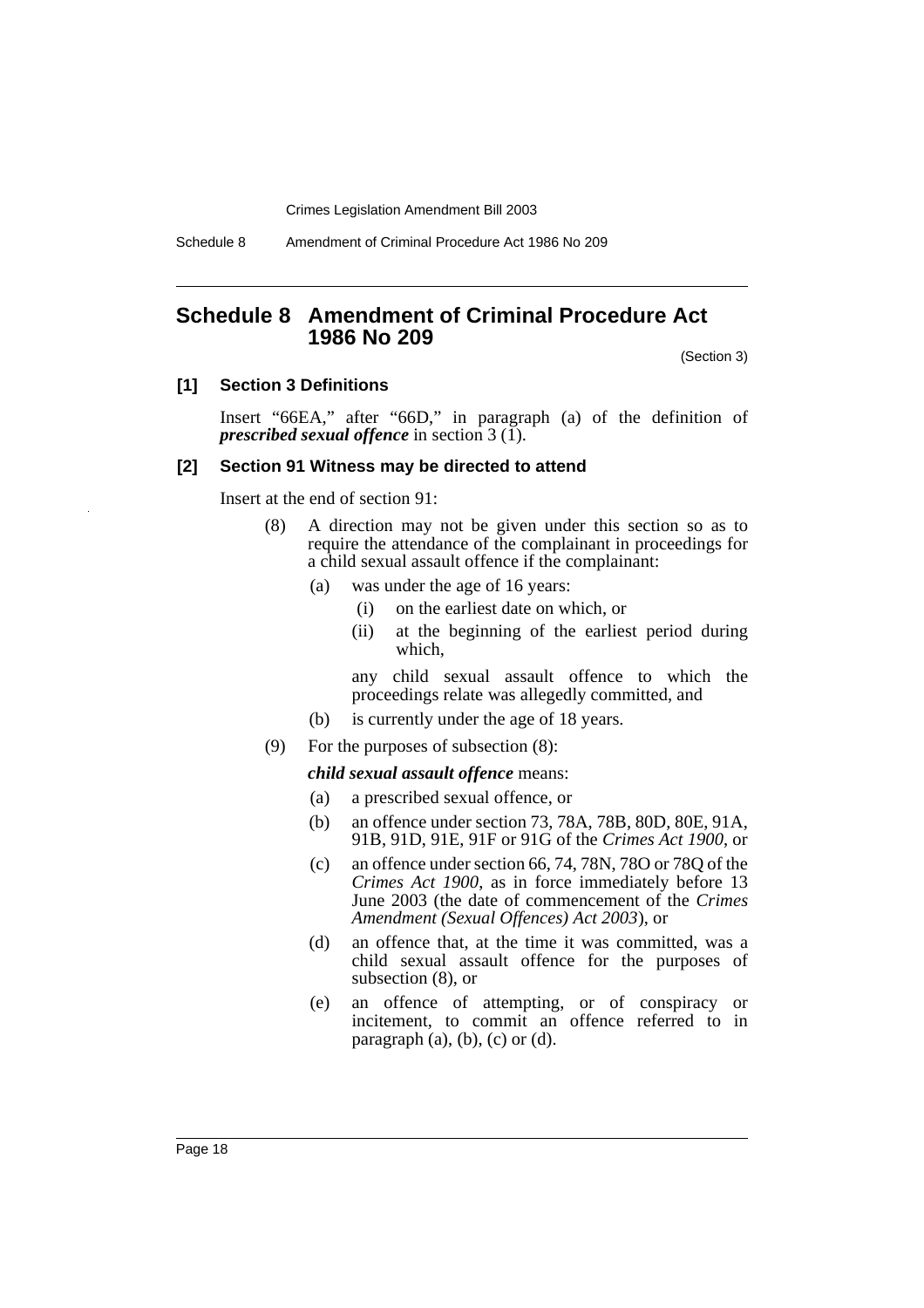Amendment of Criminal Procedure Act 1986 No 209 Schedule 8

*complainant*, in relation to any proceedings for an offence, means the person, or any of the persons, on whom the offence is alleged to have been committed.

#### **[3] Section 166 Certification and transfer of back up and related offences**

Insert "or sentence" after "trial" wherever occurring.

# **[4] Section 167 Manner of dealing with back up and related offences**

Insert ", following a plea of guilty by an accused person to an indictable offence or" after "If" in section 167 (1).

#### **[5] Section 167 (2)**

Insert after section 167 (1A):

- (2) If a court is dealing with an accused person for an indictable offence following the person's committal for sentence, the court:
	- (a) is (unless it considers it inappropriate in the circumstances to do so) to order that the charge in relation to each back up offence be dismissed, and
	- (b) may deal with any back up offence the charge for which is not dismissed under paragraph (a) and any related offence with which the accused person has been charged in accordance with this Part, unless to do so would not be in the interests of justice.

### **[6] Section 265 Information to be given to person charged (Table 1 offences)**

Insert after section 265 (1):

(1A) Subsection (1) does not apply if the person charged with an indictable offence is represented by a legal practitioner.

### **[7] Section 265 (2)**

Omit "the person charged". Insert instead "a person charged".

### **[8] Schedule 1 Indictable offences triable summarily**

Insert "or maliciously destroying or damaging property" after "stealing" wherever occurring in clauses 6, 7 and 8 in Table 1.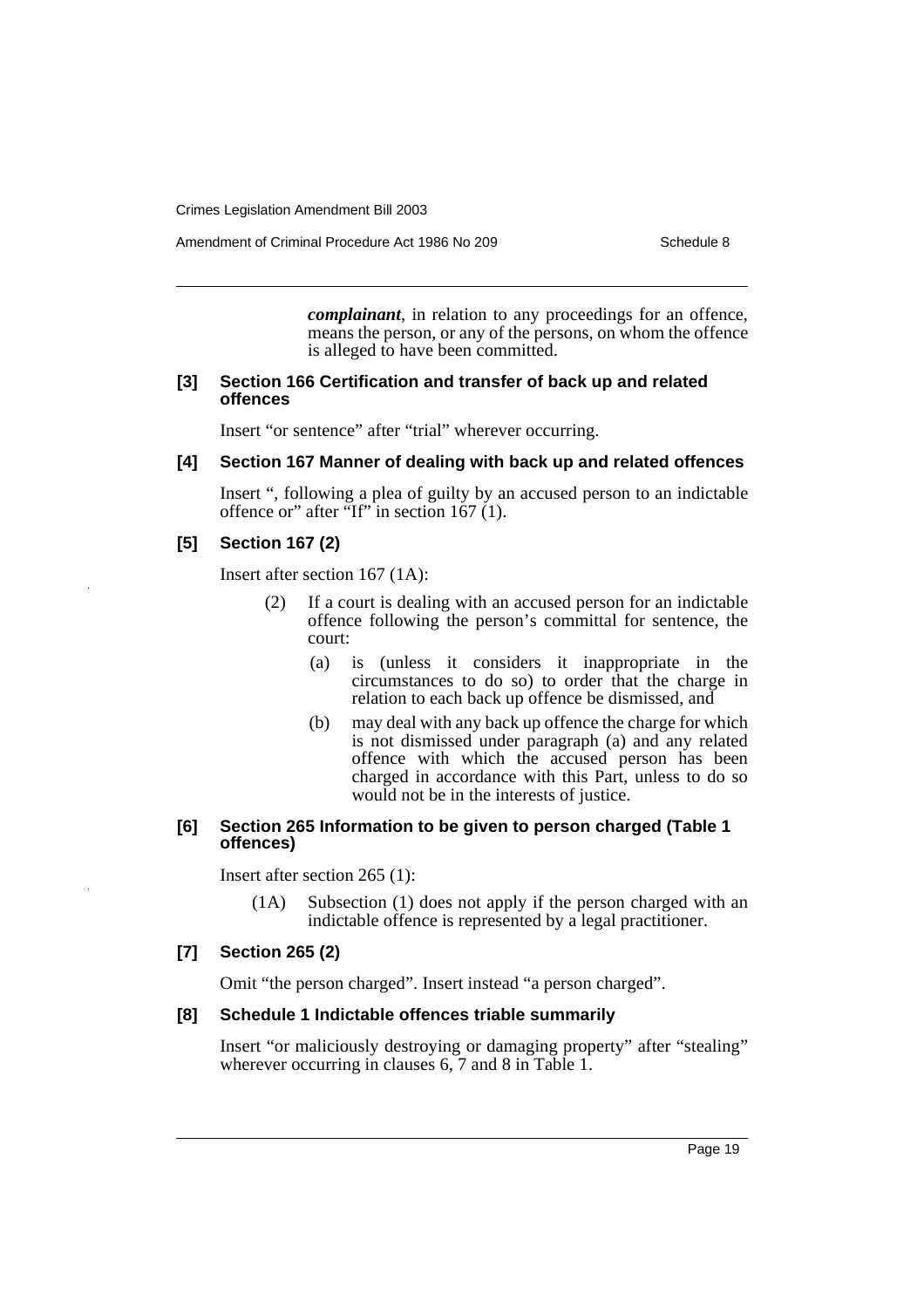Schedule 8 Amendment of Criminal Procedure Act 1986 No 209

#### **[9] Schedule 1, Table 1, clauses 6 and 8**

Insert "or destroyed, or the value of the damage to the property," after "stolen" wherever occurring.

#### **Explanatory note**

Section 91 of the Criminal Procedure Act 1986 (as to be inserted by the Criminal Procedure Amendment (Justices and Local Courts) Act 2001) allows the Magistrate before whom committal proceedings are being heard to direct any person whose written statement has been tendered in evidence in the proceedings to attend the proceedings for the purpose of being cross-examined. Item [2] amends section 91 so as to prevent such a direction being given so as to require the attendance of a person who is under the age of 18 years in respect of a child sexual assault offence allegedly committed on the person when the person was under the age of 16 years. Item [1] adds the offence of persistent sexual abuse of a child to the list of offences in the definition of **prescribed sexual offence** in section 3 (1) of that Act. That definition is referred to in the proposed definition of **child sexual assault offence**, and is also referred to in a number of other contexts.

Section 166 of the Criminal Procedure Act 1986 requires the prosecutor to inform the court from which a person is committed for trial of any back up or related offences with which the person has been charged, and requires the proceedings on those offences to be transferred to the court to which the person is committed. Item [3] extends these requirements to persons who are committed for sentence.

Section 167 of the Criminal Procedure Act 1986 allows a court before which a person is tried for an indictable offence to deal with any back up or related offences if it finds the person guilty of the offence. Item [4] amends section 167 so as to allow the court to deal with back up or related offences following a plea of guilty. Item [5] further amends section 167 so as to require the court to which a person is committed for sentence pursuant to the amendments referred to in item [3] to dismiss any back up offences that are not appropriate to be dealt with, and to deal with any remaining back up or related offences.

Section 265 of the Criminal Procedure Act 1986 requires a Local Court before which a person is charged with a "Table 1 offence" (that is, an indictable offence that will be dealt with summarily unless the person, or the prosecutor, elects to have the offence dealt with on indictment) to inform the person of, and give the person written notice concerning, the person's right to make such an election. Item [6] amends section 265 so as to omit this requirement in relation to a person who is legally represented. Item [7] is a consequential amendment.

Schedule 1 to the Criminal Procedure Act 1986 provides that an offence of entering premises with intent to steal may be dealt with summarily unless the accused person or the prosecutor elects for the offence to be dealt with on indictment. Items [8] and [9] amend Schedule 1 so as to make similar provision for an offence of entering premises with intent to destroy or damage property.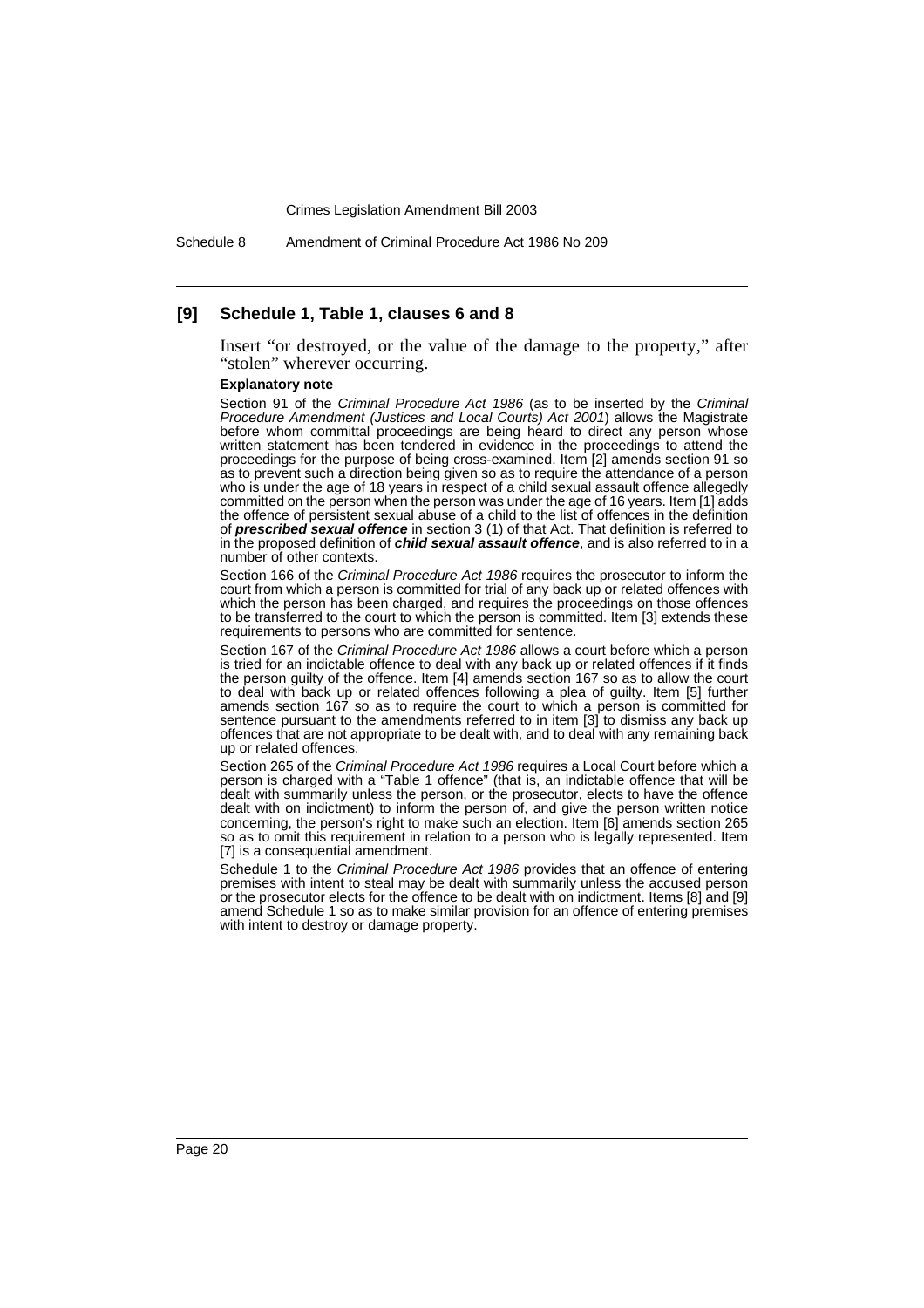Amendment of Drug Court Act 1998 No 150 Schedule 9 Schedule 9

# <span id="page-22-0"></span>**Schedule 9 Amendment of Drug Court Act 1998 No 150**

(Section 3)

### **[1] Section 4 Definitions**

Omit the definitions of *drug offender*, *initial sentence*, *program*, *referring court* and *suspension order* from section 4 (1).

Insert in alphabetical order:

*drug offender* means a person who has been dealt with under section 7 or 8AB.

*initial sentence* means any sentence imposed on a person in accordance with section 7 or 8AB, and includes any sentence that is added to the initial sentence in accordance with section 8AC.

*program* means the program of supervision and control that arises from the conditions accepted by a person and imposed by the Drug Court under section  $7(3)$  (a) or 8AB (6) (a).

*referring court* means the court by which a person has been referred to the Drug Court under section 6 or 8AA.

*suspension order* means an order under section 7 (3) (b) or 8AB (6) (b) by which a person's initial sentence is suspended for the duration of the person's program.

#### **[2] Part 2, Division 1, heading**

Insert "**during proceedings for offence**" after "**program**".

#### **[3] Section 7 Persons accepted into program**

Omit "may, under this section, convict and sentence a person who has pleaded guilty to the offence for which the person has been referred (whether before the referring court or the Drug Court)" from section 7 (2).

Insert instead "may deal with a person under this section in relation to an offence".

### **[4] Section 7 (2) (a1)**

Insert after section 7 (2) (a):

(a1) that the person has pleaded guilty to the offence (whether before the referring court or the Drug Court) and has been found guilty of the offence,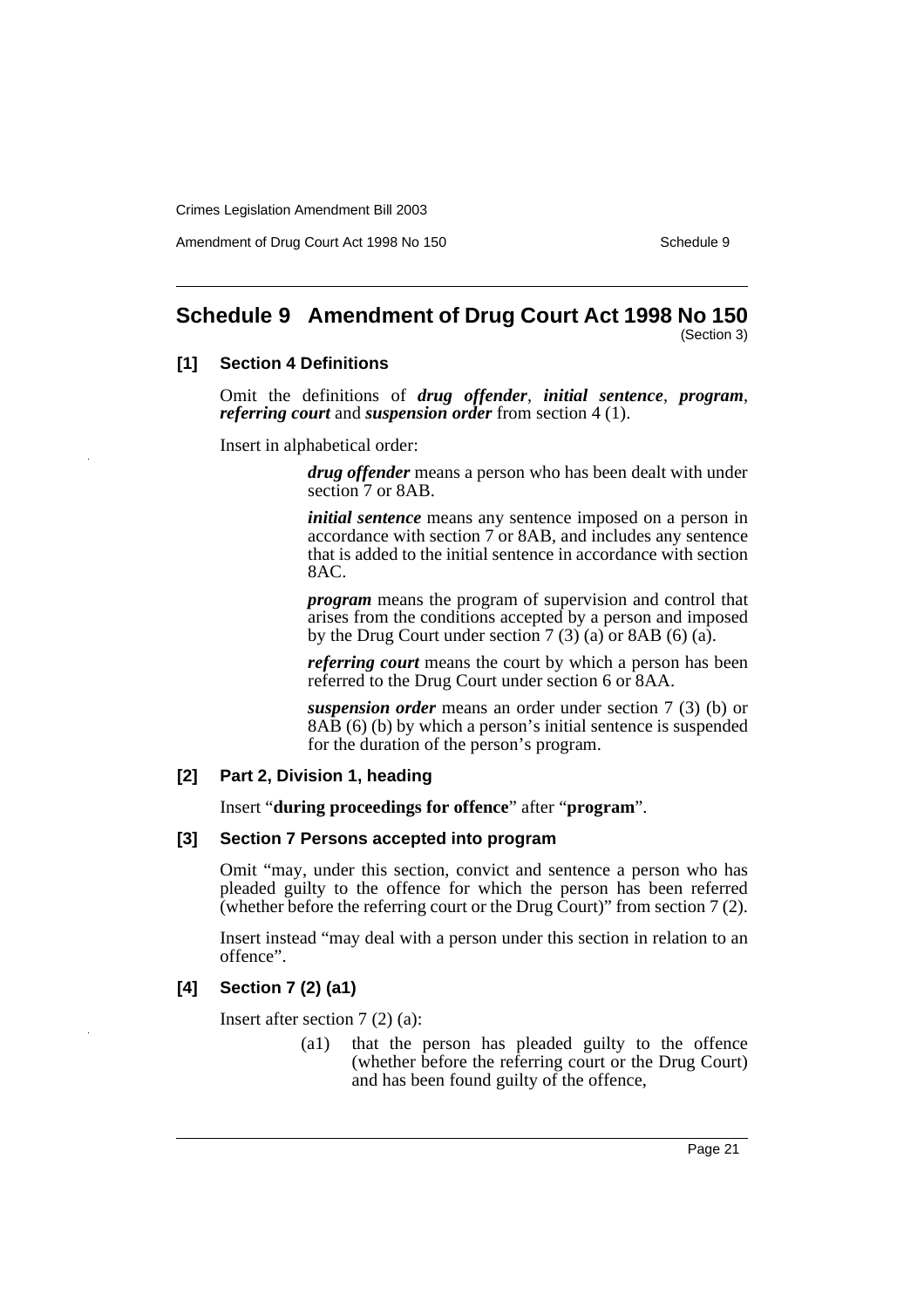Schedule 9 Amendment of Drug Court Act 1998 No 150

# **[5] Section 7 (2A)**

Insert after section 7 (2):

(2A) The Drug Court deals with a person under this section in relation to an offence by convicting the person and sentencing the person in accordance with the *Crimes (Sentencing Procedure) Act 1999*.

#### **[6] Section 8 Persons not accepted into program**

Omit "convicted and sentenced" from section 8 (1).

Insert instead "dealt with".

#### **[7] Section 8 (2) and (2A)**

Omit section 8 (2). Insert instead:

- (2) The Drug Court may deal with a person under this section in relation to an offence if, and only if, it is satisfied as to each of the following matters:
	- (a) that the person has pleaded guilty to the offence (whether before the referring court or the Drug Court) and has been found guilty of the offence,
	- (b) that the person consents to being dealt with under this section.
- (2A) The Drug Court deals with a person under this section in relation to an offence by convicting the person and sentencing the person in accordance with the *Crimes (Sentencing Procedure) Act 1999*.

#### **[8] Part 2, Division 1A**

Insert after Division 1 of Part 2:

### **Division 1A Acceptance into program during proceedings for breach of good behaviour bond**

### **8AA Courts may refer persons to Drug Court**

(1) This section applies to such courts and proceedings as are prescribed by the regulations.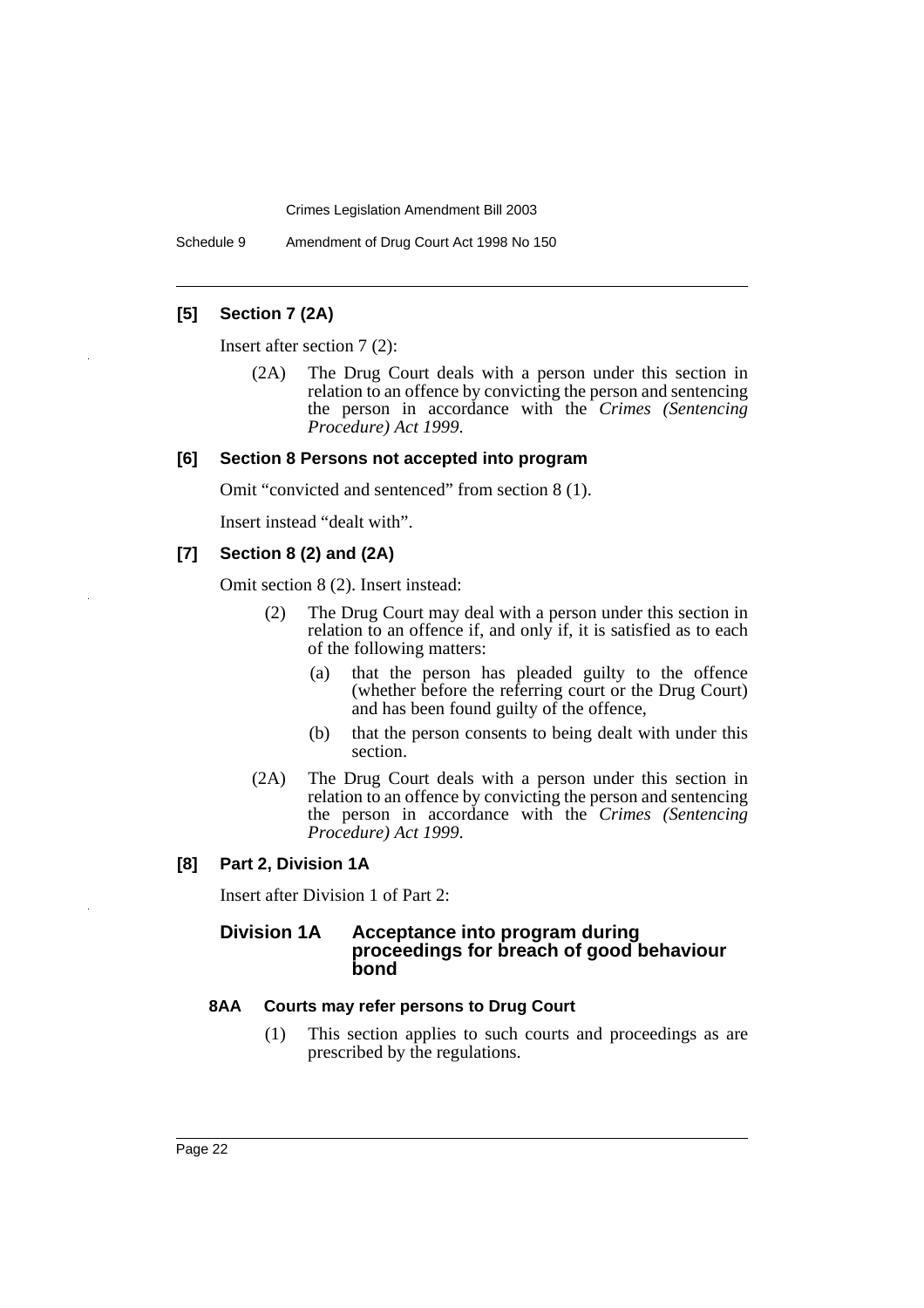Amendment of Drug Court Act 1998 No 150 Schedule 9 Schedule 9

- (2) It is the duty of a court before whom an offender appears under section 98 of the *Crimes (Sentencing Procedure) Act 1999* in connection with an alleged failure to comply with the conditions of a good behaviour bond:
	- (a) to ascertain whether the person appears to be an eligible person, and
	- (b) if so, to ascertain whether the person is willing to be referred to the Drug Court to be dealt with for the alleged failure, and
	- (c) if so, to refer the person to the Drug Court to be dealt with for the alleged failure.
- (3) The power conferred on a court by this section is to be exercised as soon as practicable after the person's first appearance before the court in relation to the alleged failure.
- (4) This section does not apply to an offender who, at the time of his or her appearance before the court, is in custody under a sentence of full-time imprisonment.
- (5) In relation to an offender who is remanded in custody in connection with proceedings for an offence, a court may, but only in such circumstances as the regulations prescribe, defer taking action under this section until it has disposed of those proceedings.

#### **8AB Persons accepted into program**

- (1) This section applies to a person:
	- (a) who has been referred to the Drug Court under section 8AA, or
	- (b) who has been called on by the Drug Court to appear before it under section 98 of the *Crimes (Sentencing Procedure) Act 1999*,

not being a person who is currently participating in a program into which the person has been accepted as a result of previous proceedings under this Act.

- (2) The Drug Court may deal with a person under this section in relation to an alleged failure to comply with the conditions of the relevant good behaviour bond if, and only if, it is satisfied as to each of the following matters:
	- (a) that the person is an eligible person,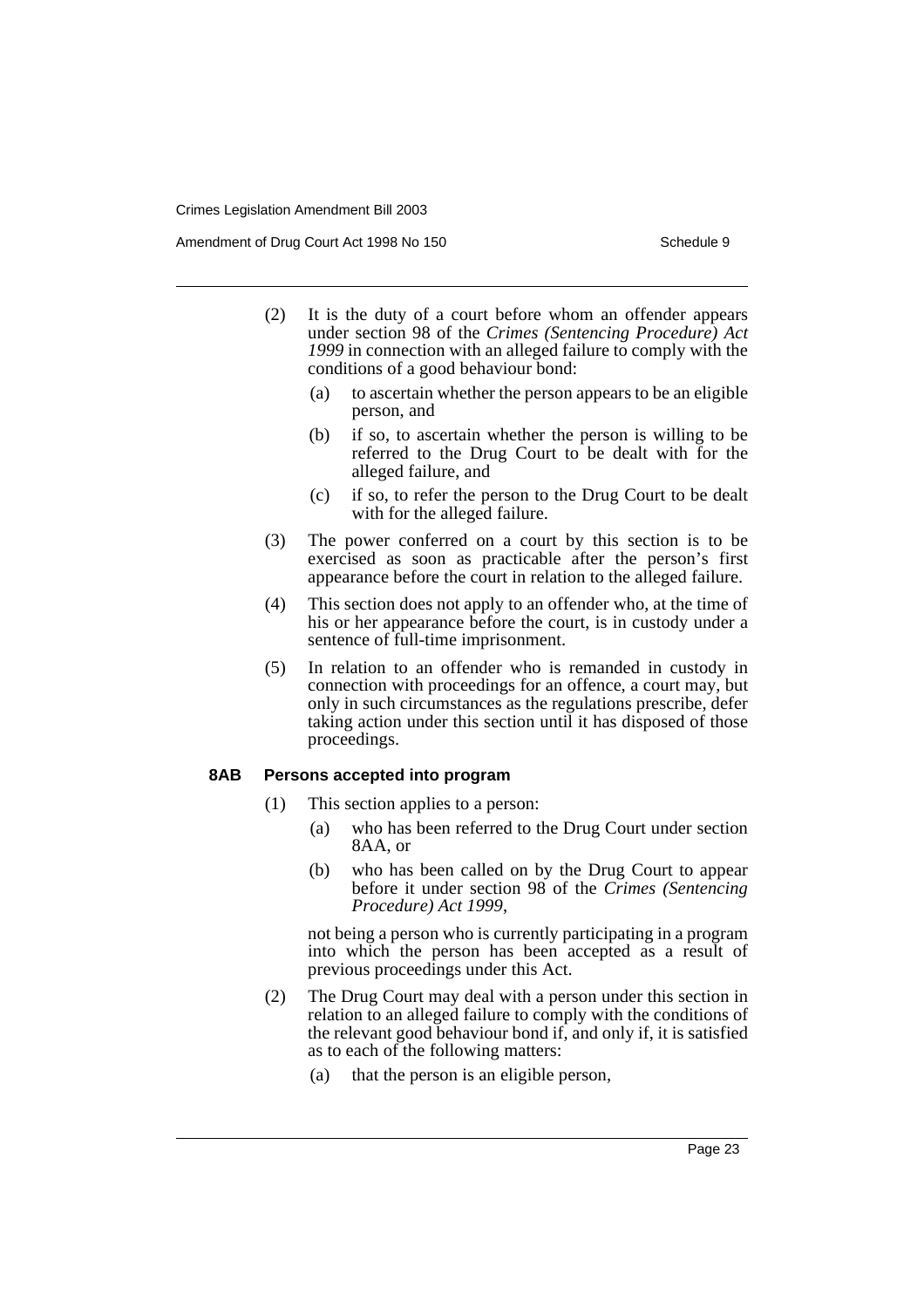- (b) that the person admits to having failed, and has in fact failed, to comply with the conditions of the bond,
- (c) that, having regard to the person's antecedents, it would be appropriate for the person to participate in a program under this Act,
- (d) that facilities to supervise and control the person's participation in such a program are available, and have been allocated to the person, in accordance with the guidelines prescribed by the regulations,
- (e) that the person accepts the conditions imposed by this Act and the conditions that the Drug Court proposes to impose on the person (whether immediately or at some later date) as a consequence of his or her being dealt with under this section.
- (f) that the person has been informed of the Drug Court's powers under Division 2 and of the respective consequences, as regards the sentence to be imposed under section 12, of the person's compliance or noncompliance with a program,
- (g) that any person (an *affected person*) with whom it is likely the person would reside during the period of the person's participation in a program under this Act has consented in writing to the person residing with the affected person during that period.
- (3) Subject to subsections (4) and (5), the Drug Court deals with a person under this section in relation to a failure to comply with the conditions of a good behaviour bond by revoking the bond, and convicting and sentencing the person, in accordance with the *Crimes (Sentencing Procedure) Act 1999*.
- (4) Section 99 of the *Crimes (Sentencing Procedure) Act 1999* does not apply to a good behaviour bond that is revoked under subsection (3).
- (5) For the purposes of this Act, the sentence of imprisonment in relation to which a good behaviour bond referred to in section 12 of the *Crimes (Sentencing Procedure) Act 1999* was entered into under that Act is taken to be the sentence imposed under subsection (3) in relation to the bond.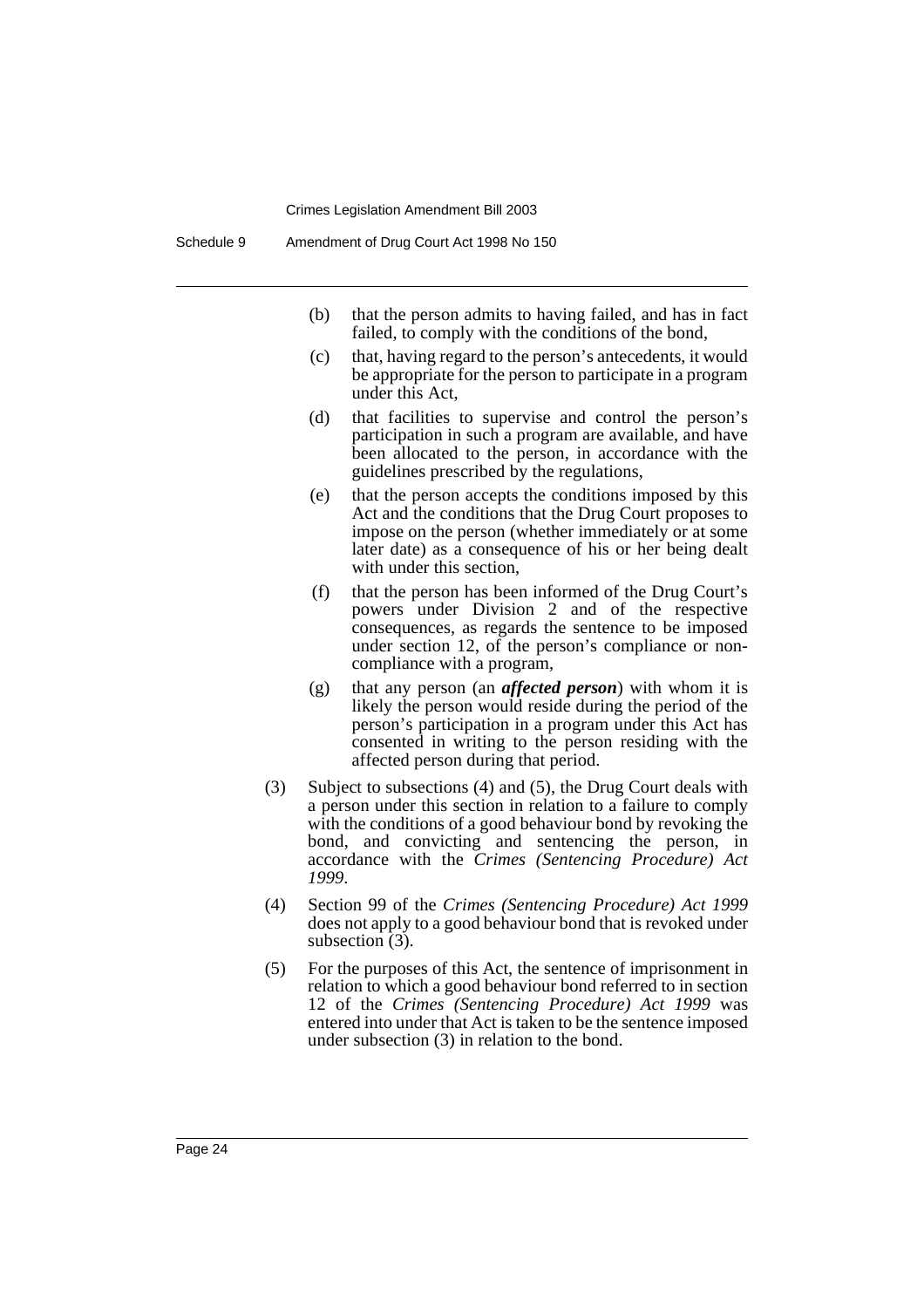Amendment of Drug Court Act 1998 No 150 Schedule 9 Schedule 9

- (6) On or within 14 days after sentencing the person, the Drug Court:
	- (a) must make an order imposing on the person the conditions that the person has accepted as referred to in subsection (2) (e) (the person's *program*), and
	- (b) must make an order suspending execution of the sentence for the duration of the person's program (the person's *suspension order*).
- (7) An order referred to in subsection (6) (a) or (b) may be made in the absence of the person in respect of whom it is made.
- (8) The kinds of conditions that the Drug Court may impose on the person under this section are as follows:
	- (a) conditions relating to conduct and good behaviour,
	- (b) conditions relating to attendance for counselling or other treatment,
	- (c) conditions relating to the supervision of the person for the duration of a program under this Act,
	- (d) conditions relating to drug testing that the person must undergo,
	- (e) conditions relating to residence, association with other persons or attendance at specified locations,
	- (f) conditions relating to involvement in activities, courses, training or employment for the purpose of promoting the re-integration of the person into the community,
	- (g) conditions relating to conferring rewards of the kind referred to in section 16 (1),
	- (h) conditions relating to the imposition of sanctions of the kind referred to in section  $16(2)$ ,
	- (i) any other kinds of conditions that may be prescribed by the regulations,
	- (j) such other conditions as the Drug Court considers appropriate in the circumstances.
- (9) Nothing in this Act entitles a person to be convicted and sentenced under this section, and no appeal lies against any decision by the Drug Court not to convict or sentence a person under this section.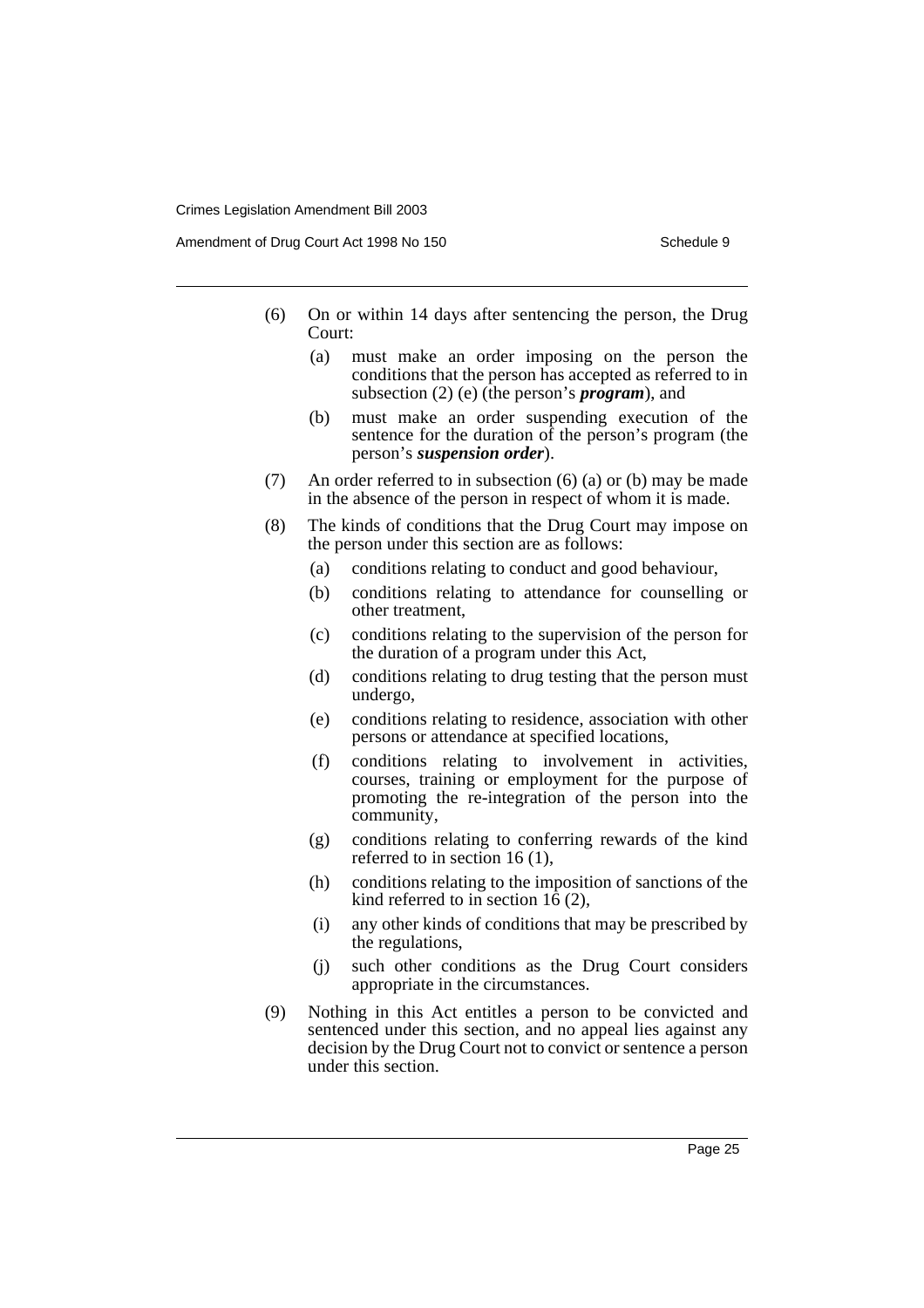Schedule 9 Amendment of Drug Court Act 1998 No 150

- (10) A suspension order does not operate to suspend any period of disqualification from holding a driver licence imposed by or under the road transport legislation within the meaning of the *Road Transport (General) Act 1999*.
- (11) For the purposes of subsection  $(2)$   $(g)$ :
	- (a) the consent of children below a prescribed age, and
	- (b) the consent of persons suffering a prescribed disability,

may be given on their behalf by such other persons as the regulations may determine or may, if the regulations so provide, be dispensed with.

#### **8AC Persons allowed to continue in program**

- (1) This section applies to a person:
	- (a) who has been referred to the Drug Court under section 8AA, or
	- (b) who has been called on by the Drug Court to appear before it under section 98 of the *Crimes (Sentencing Procedure) Act 1999*,

being a person who is currently participating in a program into which the person has been accepted as a result of previous proceedings under this Act.

- (2) The Drug Court may deal with a person under this section in relation to an alleged failure to comply with the conditions of the relevant good behaviour bond if, and only if, it is satisfied as to each of the following matters:
	- (a) that the person is an eligible person,
	- (b) that the person admits to having failed, and has in fact failed, to comply with the conditions of the bond,
	- (c) that, having regard to the person's antecedents, it would be appropriate for the person to continue to participate in a program under this Act,
	- (d) that the person consents to being dealt with under this section.
- (3) Subject to subsections (4), (5) and (6), the Drug Court deals with a person under this section in relation to a failure to comply with the conditions of a good behaviour bond: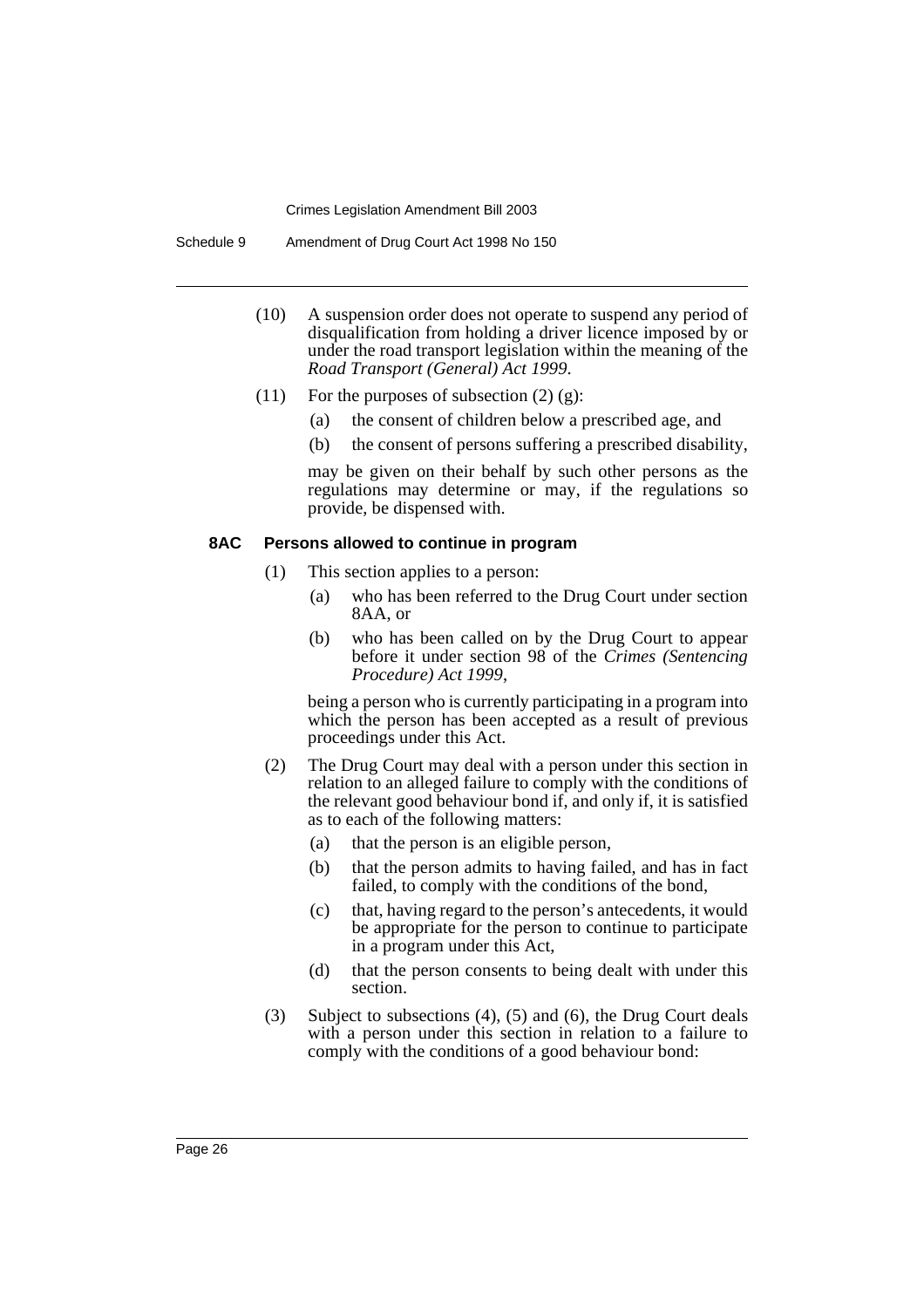Amendment of Drug Court Act 1998 No 150 Schedule 9 Schedule 9

- (a) by revoking the bond, and convicting and sentencing the person, in accordance with the *Crimes (Sentencing Procedure) Act 1999*, and
- (b) by adding the new sentence to the person's initial sentence.
- (4) Section 99 of the *Crimes (Sentencing Procedure) Act 1999* does not apply to a good behaviour bond that is revoked under subsection  $(3)$  (a).
- (5) For the purposes of this Act, the sentence of imprisonment in relation to which a good behaviour bond referred to in section 12 of the *Crimes (Sentencing Procedure) Act 1999* was entered into under that Act is taken to be the sentence imposed under subsection (3) (a) in relation to the bond.
- (6) Any penalty in the new sentence that comprises a term of imprisonment or a community service order is taken to be subject to a direction that it be served consecutively with any other penalty of the same kind in the initial sentence.
- (7) Nothing in this Act entitles a person to be convicted and sentenced under this section, and no appeal lies against any decision by the Drug Court not to convict or sentence a person under this section.

#### **8AD Persons not accepted into program**

- (1) This section applies to a person:
	- (a) who has been referred to the Drug Court under section 8AA, or
	- (b) who has been called on by the Drug Court to appear before it under section 98 of the *Crimes (Sentencing Procedure) Act 1999*,

but whom the Drug Court has not dealt with under section 8AB or 8AC.

(2) The Drug Court is to deal with a person to whom this section applies in accordance with sections 98 and 99 of the *Crimes (Sentencing Procedure) Act 1999*.

### **[9] Section 17 Immunity from prosecution for certain offences**

Insert "or 1A" after "Division 1" in section 17 (a).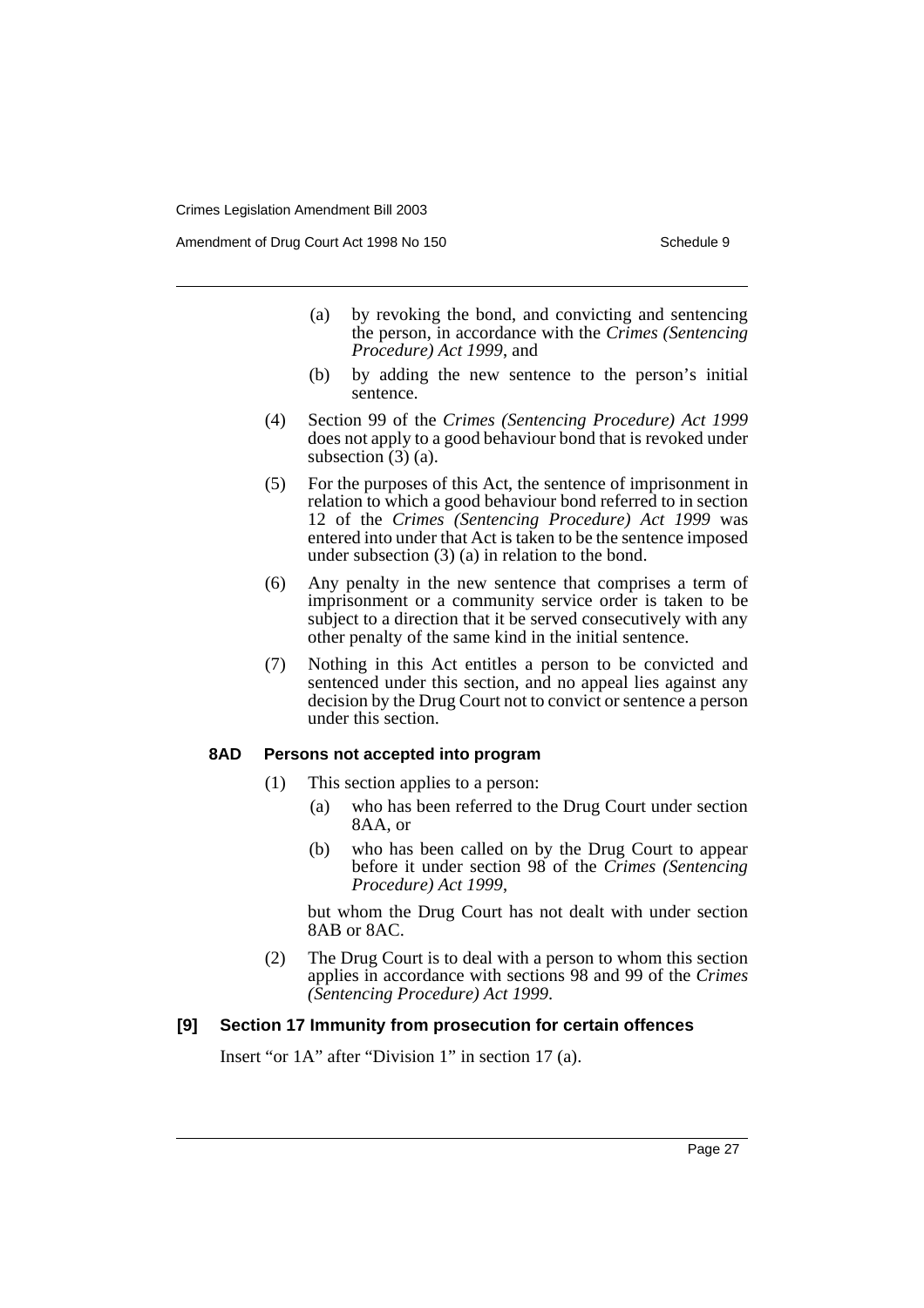Schedule 9 Amendment of Drug Court Act 1998 No 150

### **[10] Section 24 Jurisdiction of Drug Court**

Insert after section 24 (2):

- (3) For the purposes of section 98 (1) (b) and (c) of the *Crimes (Sentencing Procedure) Act 1999*:
	- (a) the Drug Court is a court of like jurisdiction in relation to the District Court, and
	- (b) the Drug Court is a court of superior jurisdiction in relation to a Local Court.

#### **Explanatory note**

Item [8] inserts a new Division 1A into Part 2 of the Drug Court Act 1998. The new Division makes provision with respect to offenders who are called up by a court in relation to an alleged failure to comply with a good behaviour bond. The Division provides for the referral of offenders to the Drug Court for assessment (proposed section 8AA), allows the Drug Court to accept an offender into a drug program (proposed section 8AB), allows the Drug Court to permit an offender who is already in a drug program to remain in the program (proposed section 8AC) and allows the Drug Court to deal with an offender who it has not accepted into, or permitted to remain in, a drug program (proposed section 8AD). Items [1]–[7] and [9] are consequential amendments.

Section 98 of the Crimes (Sentencing Procedure) Act 1999 (proceedings for breach of good behaviour bond) allows action under that section to be taken by the court with which an offender has entered into a good behaviour bond or any other court of like jurisdiction. Schedule 6 [7] proposes to amend that section so as to allow such action to also be taken by any other court of superior jurisdiction. Item [10] amends section 24 of the Drug Court Act 1998 so as to provide that, for the purposes of section 98 of the Crimes (Sentencing Procedure) Act 1999, the Drug Court is taken to be of like jurisdiction to the District Court and of superior jurisdiction to a Local Court.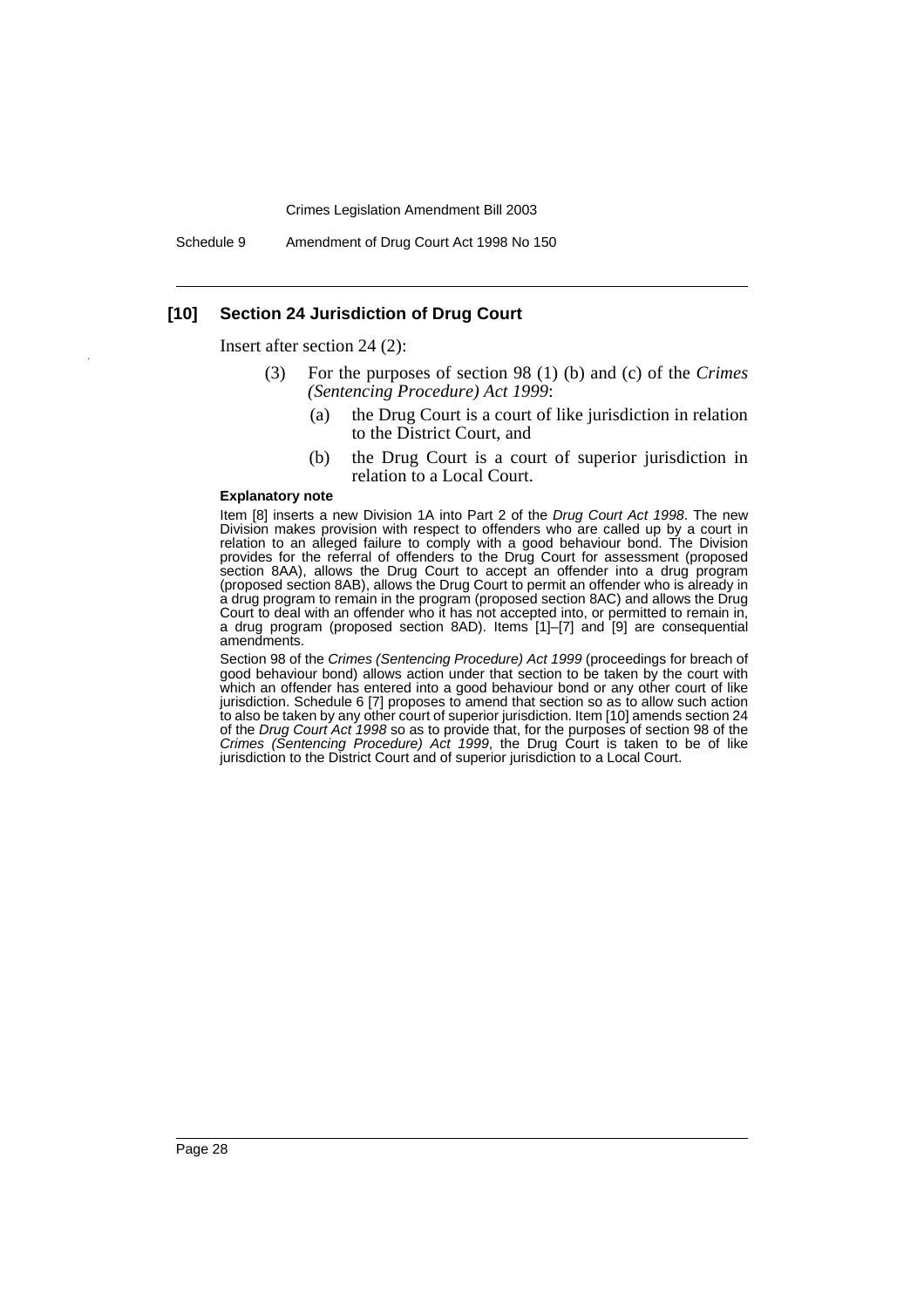Amendment of Evidence (Children) Act 1997 No 143 Schedule 10

# <span id="page-30-0"></span>**Schedule 10 Amendment of Evidence (Children) Act 1997 No 143**

(Section 3)

#### **[1] Section 11 Child entitled to give evidence in chief in form of recording**

Insert "The child must not be present in, or be visible or audible to the court by closed-circuit television or by means of any similar technology, while it is viewing or hearing the recording." after "the court." in section 11 (1).

# **[2] Section 11 (1AA)**

Insert after section 11 (1):

(1AA) Despite subsection (1), a child may, if the child so chooses, be present in court while it is viewing or hearing a recording as referred to in that subsection.

### **[3] Section 11 (2)**

Insert "subsequently" after "must".

# **[4] Section 15A**

Insert after section 15:

### **15A Transcripts of recordings**

The court may order that a transcript be supplied to the court or, if there is a jury, to the jury, or both, of all or part of evidence of a previous representation to which this Part applies made by a child that is given in the form of a recording if it appears to the court that a transcript would be likely to aid its or the jury's comprehension of the evidence.

### **[5] Section 23 Use of closed-circuit television or similar technology**

Insert "under this Part" after "technology used".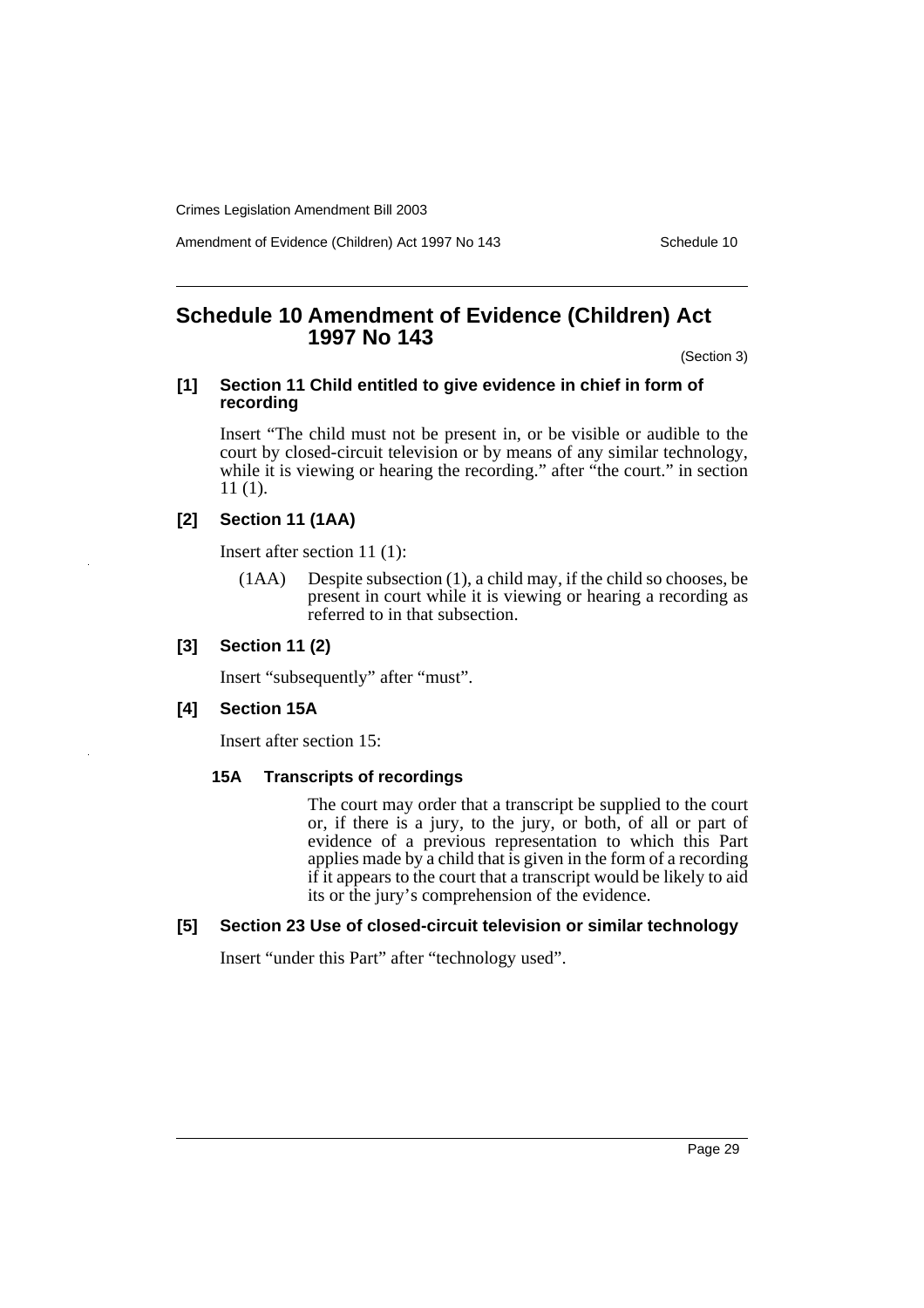Schedule 10 Amendment of Evidence (Children) Act 1997 No 143

#### **[6] Schedule 2 Savings, transitional and other provisions**

Insert after clause 2:

#### **3 Evidence in chief in form of recording**

The amendments made to section 11 by the *Crimes Legislation Amendment Act 2003* extend to evidence in chief given in a proceeding after the commencement of the amendments, regardless of whether the proceeding commenced before or after the commencement of the amendments.

#### **Explanatory note**

Section 11 of the Evidence (Children) Act 1997 creates a presumption that a child is entitled to give evidence in chief of a previous representation made to an investigating official in the form of a recording.

Items [1], [2] and [3] make it clear that the child must not be present in the court (unless the child so chooses) or be visible or audible to the court by means of closed-circuit television or any other similar technology while the recording is being viewed or heard. Item [4] enables a court to order that a transcript of all or part of a recording be supplied to aid its or a jury's comprehension of the evidence concerned.

Item [5] amends section 23 of the Act to make it clear that it applies only to evidence given by closed circuit-television or similar technology under Part 4 of the Act and not to evidence given by a recording under section 11.

Item [6] makes it clear that the amendments to section 11 extend to evidence in chief given in a proceeding after the commencement of the amendments even if the proceeding commenced before the commencement of the amendments.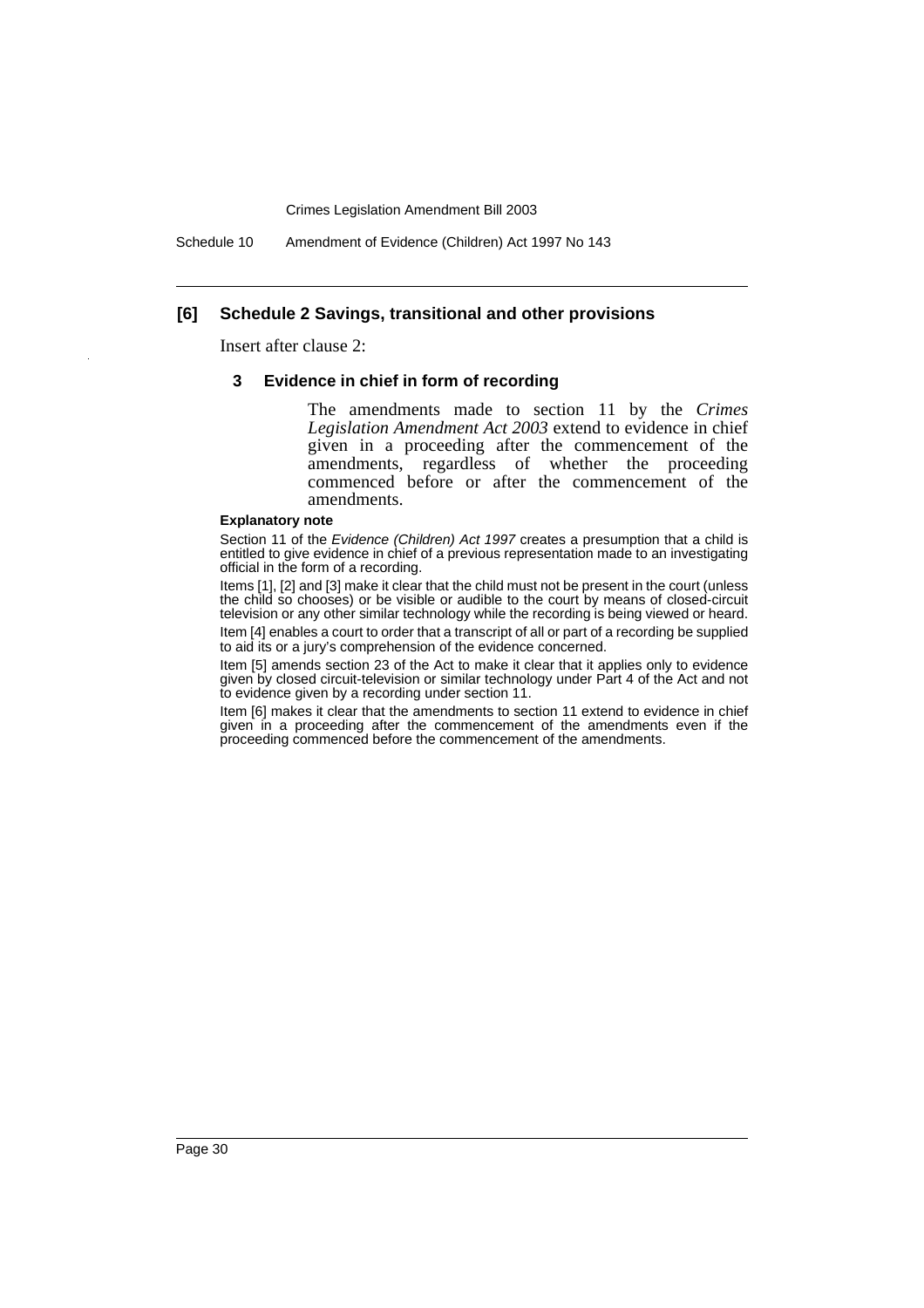Amendment of Law Enforcement (Powers and Responsibilities) Act 2002 No 103 Schedule 11

# <span id="page-32-0"></span>**Schedule 11 Amendment of Law Enforcement (Powers and Responsibilities) Act 2002 No 103**

(Section 3)

#### **Section 165 General rules for carrying out internal search**

Omit "and except as permitted (expressly or impliedly) by any other provision of this Division, must not be carried out in the presence or view of a person who is of the opposite sex to the suspect" from section 165 (a).

#### **Explanatory note**

Division 3 of Part 11 of the Law Enforcement (Powers and Responsibilities) Act 2002 authorises the use of medical imaging to search suspects for internally concealed drugs. Section 165 of that Act currently prohibits medical imaging from being carried out on a suspect in the presence or view of a person of the opposite sex. This Schedule removes that prohibition.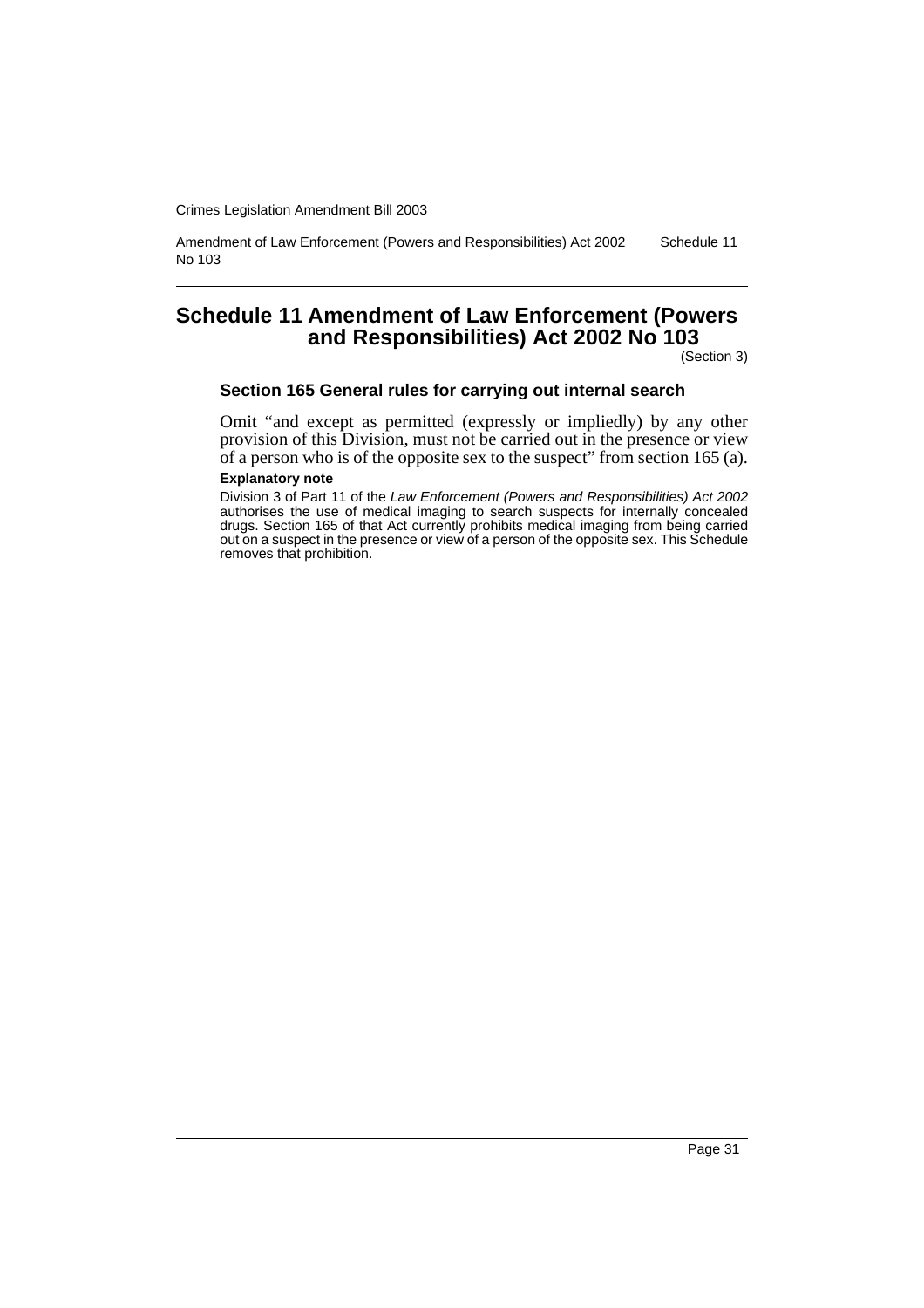Schedule 12 Amendment of Mental Health Act 1990 No 9

# <span id="page-33-0"></span>**Schedule 12 Amendment of Mental Health Act 1990 No 9**

(Section 3)

### **Section 24 Detention after apprehension by police**

Insert "or any other person" after "himself or herself" wherever occurring in section  $24(1)(b)$ .

#### **Explanatory note**

Section 24 of the Mental Health Act 1990 authorises a police officer to arrest a person who appears to be mentally disturbed, and who appears also to have committed an offence or attempted suicide or serious self-harm, and to take the person to a hospital to be assessed for mental illness or mental disorder. This Schedule amends section 24 so as to allow similar action to be taken in relation to a person who appears to be mentally disturbed and who appears also to have attempted serious harm to another person.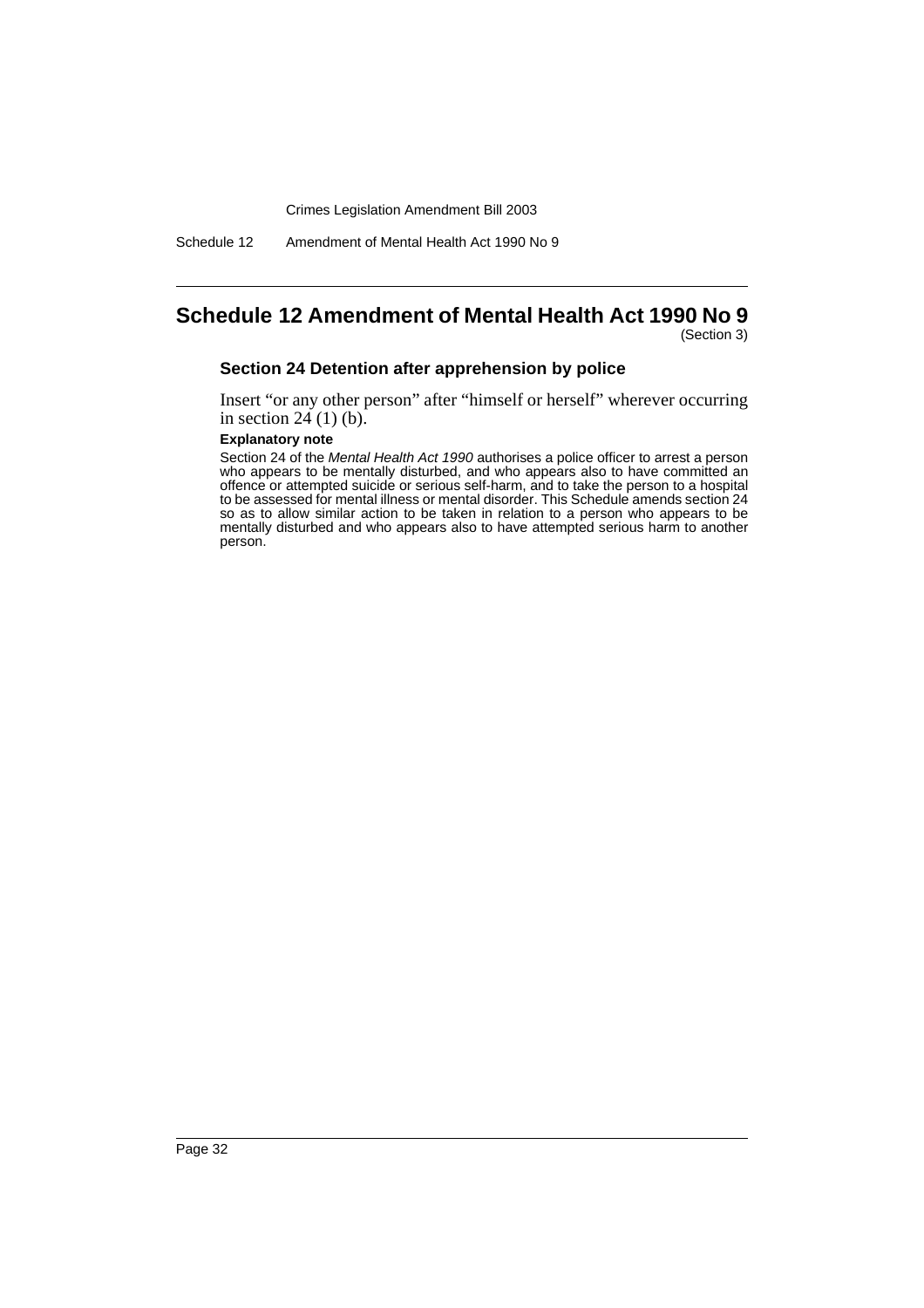Amendment of Mental Health (Criminal Procedure) Act 1990 No 10 Schedule 13

# <span id="page-34-0"></span>**Schedule 13 Amendment of Mental Health (Criminal Procedure) Act 1990 No 10**

(Section 3)

# **[1] Section 31 Application**

Insert "and includes any related proceedings under the *Bail Act 1978*," after "Magistrate," in section 31 (1).

#### **[2] Section 33 Mentally ill persons**

Omit "the court" from section 33 (1) (b). Insert instead "a Magistrate or an authorised officer".

# **[3] Section 33 (1D)**

Insert after section 33 (1C):

- (1D) If, at the commencement or at any time during the course of the hearing of proceedings under the *Bail Act 1978* before an authorised officer, it appears to the authorised officer that the defendant is a mentally ill person within the meaning of Chapter 3 of the *Mental Health Act 1990*, the authorised officer (without derogating from any other order under the *Bail Act 1978* that the officer may make in relation to the defendant):
	- (a) may order that the defendant be taken by a police officer to, and detained in, a hospital for assessment, or
	- (b) may order that the defendant be taken by a police officer to, and detained in, a hospital for assessment and that, if the defendant is found on assessment at the hospital not to be a mentally ill person or mentally disordered person, the defendant be brought by a police officer back before a Magistrate or an authorised officer.

#### **[4] Section 33 (2)**

Insert "or authorised officer" after "Magistrate" where firstly occurring.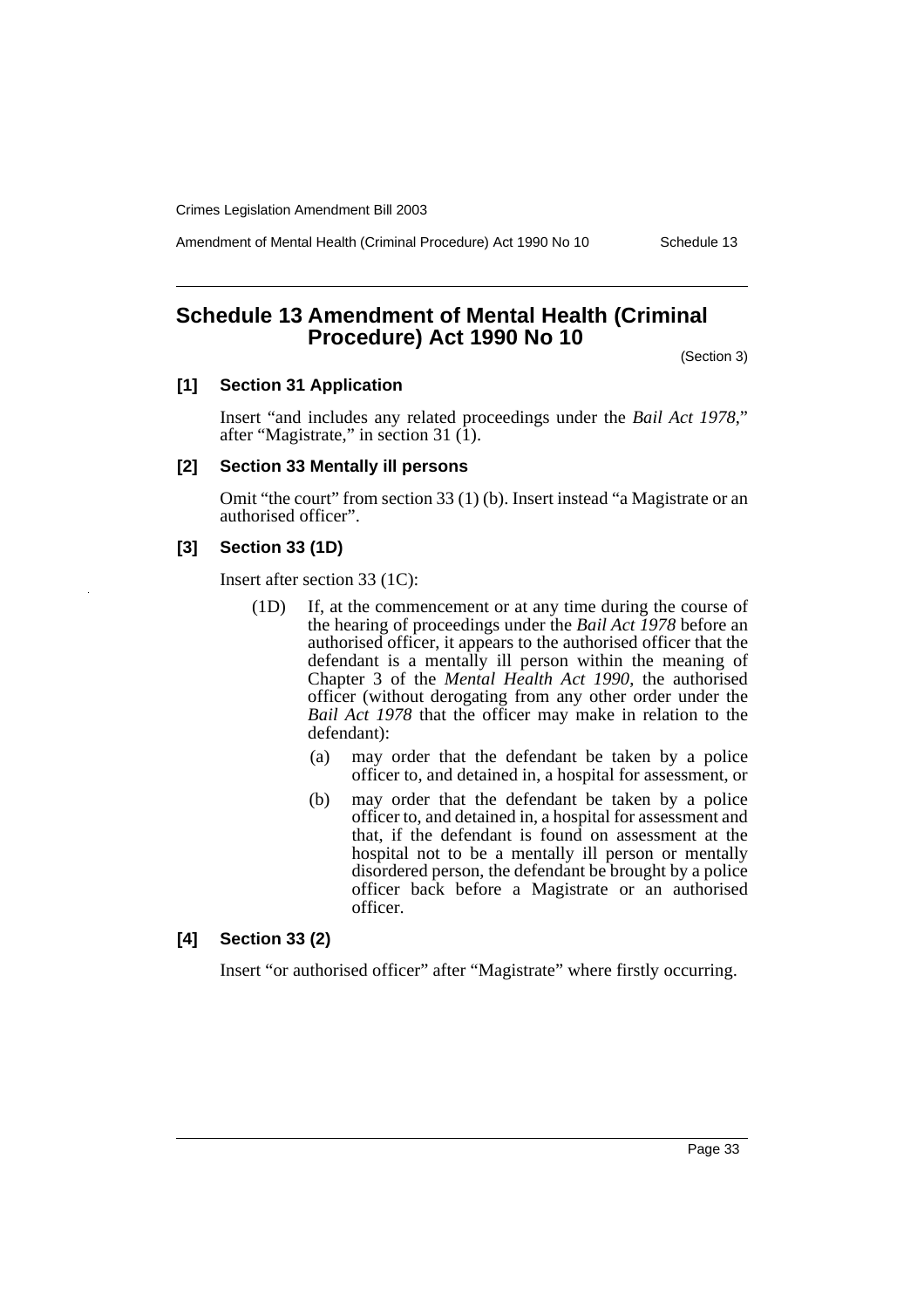Schedule 13 Amendment of Mental Health (Criminal Procedure) Act 1990 No 10

#### **[5] Section 33 (6)**

Insert after section 33 (5):

(6) In this section, a reference to an *authorised officer* is a reference to an authorised officer within the meaning of the *Criminal Procedure Act 1986*.

#### **[6] Section 39 Effect of finding and declaration of mental illness**

Omit "must". Insert instead "may".

### **[7] Section 39**

Insert "or may make such other order (including an order releasing the person from custody, either unconditionally or subject to conditions) as the Court considers appropriate" after "due process of law".

#### **Explanatory note**

Section 33 of the Mental Health (Criminal Procedure) Act 1990 empowers a Magistrate before whom criminal proceedings are being heard to order (among other things) that the defendant be taken to a hospital for assessment for mental illness or mental disorder. Item [3] confers the same power on an authorised officer within the meaning of the Criminal Procedure Act 1986. Items [1], [2], [4] and [5] are consequential amendments.

Section 39 of the Mental Health (Criminal Procedure) Act 1990 requires a person whom a jury has found not guilty by reason of mental illness to be detained in strict custody until released by due process of law. Items [6] and [7] amend section 39 so as to allow the court concerned to release the person from custody or to make such other order with respect to the person as it considers appropriate.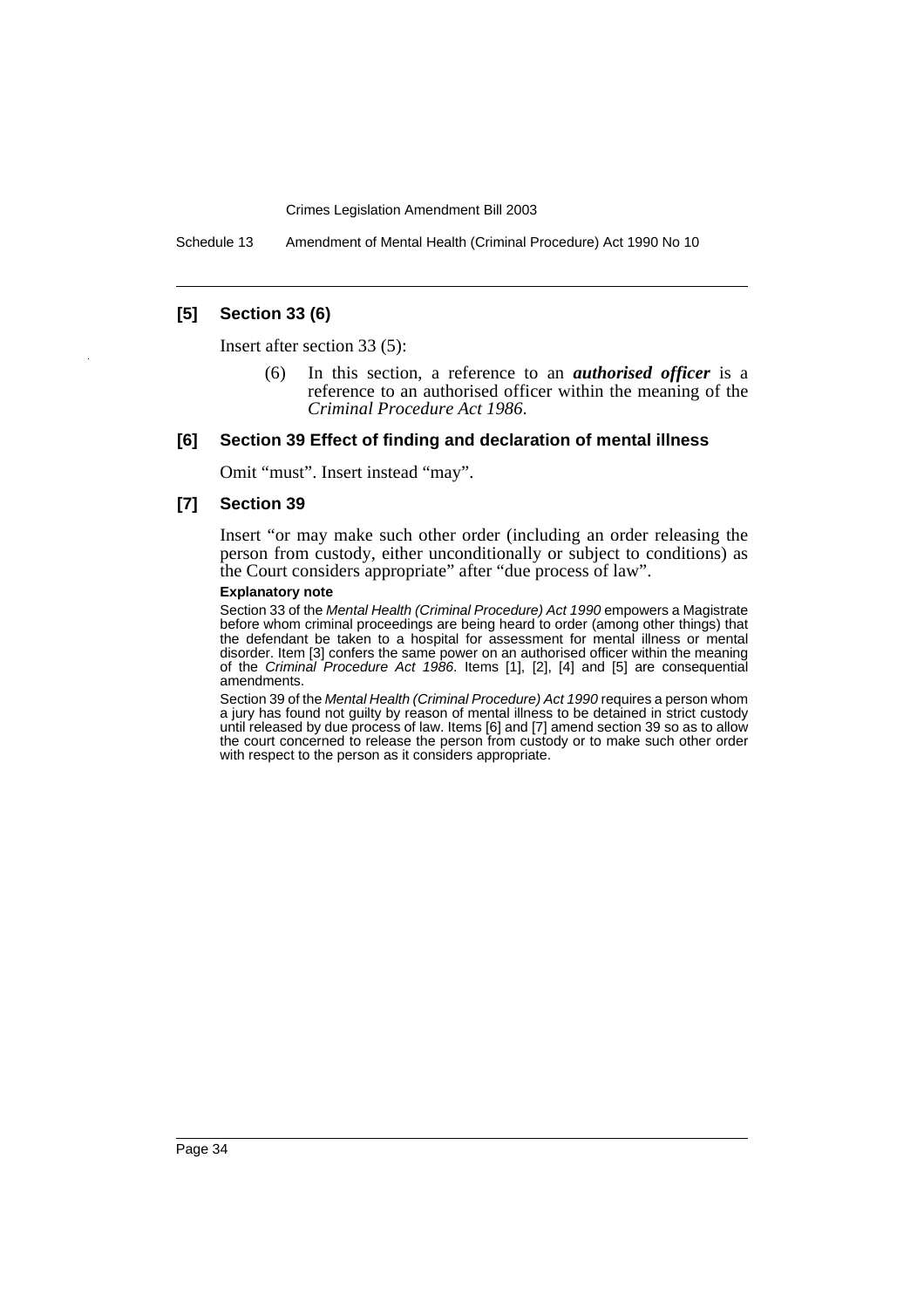Amendment of Police Powers (Internally Concealed Drugs) Act 2001 No 31 Schedule 14

# <span id="page-36-0"></span>**Schedule 14 Amendment of Police Powers (Internally Concealed Drugs) Act 2001 No 31**

(Section 3)

#### **Section 18 General rules for carrying out internal search**

Omit "and except as permitted (expressly or impliedly) by any other provision of this Act, must not be carried out in the presence or view of a person who is of the opposite sex to the suspect" from section 18 (a).

#### **Explanatory note**

The Police Powers (Internally Concealed Drugs) Act 2001 authorises the use of medical imaging to search suspects for internally concealed drugs. Section 18 of that Act currently prohibits medical imaging from being carried out on a suspect in the presence or view of a person of the opposite sex. This Schedule removes that prohibition.